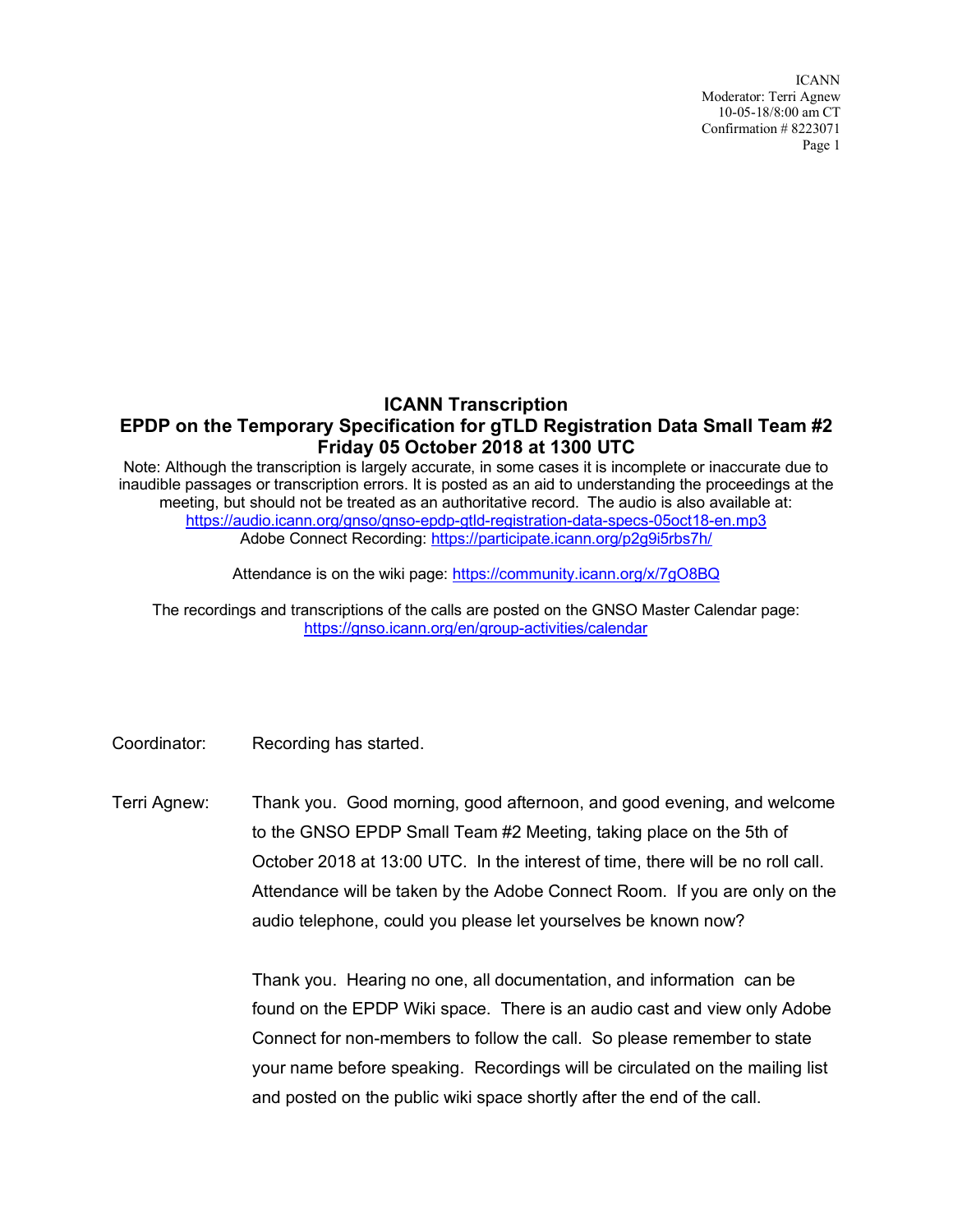Thank you, and over to you, our Chair, Kurt Pritz.

Kurt Pritz: Hi, everyone. Thanks for joining this Friday call. We're up to four meetings a week so that's pretty exciting but also an indication of everybody's dedication to the issues. So thanks for that. For the small group meeting, this is our second one as you can see in the upper left hand corner of the document that's displayed and is scrollable.

> In the first meeting, I think this document that this team put together was particularly helpful, as you can see, and you might have read yesterday that it lists the charter questions to be answered and in some cases, those cover or don't cover the issues we need to. But I think in this case, it particularly does. The pertinent section of the GDPR, in this case, Article 2, any input from in this case U.K. commissioner's office. But we usually include any relevant comments we've received, like from the European Data Protection Board and then the relevant temp spec sections, which in this case are sections 2.1 and 3 that govern how geographies affect the implementation of GDPR.

> And then the final section in this was the comment we received either in early input, or the triage document, or something like that. So there was a pretty good discussion of this issue on this and so that's why we thought it necessary to have a small group discussion specifically on this issue. And so you can see in the participants list, we have participants from every constituency or stakeholder group except for the registrars. So I don't know if that will change over the meeting, but a good group and actually a slightly bigger group.

> So I'll go over how we're going to go about this, but I see Hadia has her hand raised. So I'll let her go.

Hadia Elminiawi: (Unintelligible) can't hear.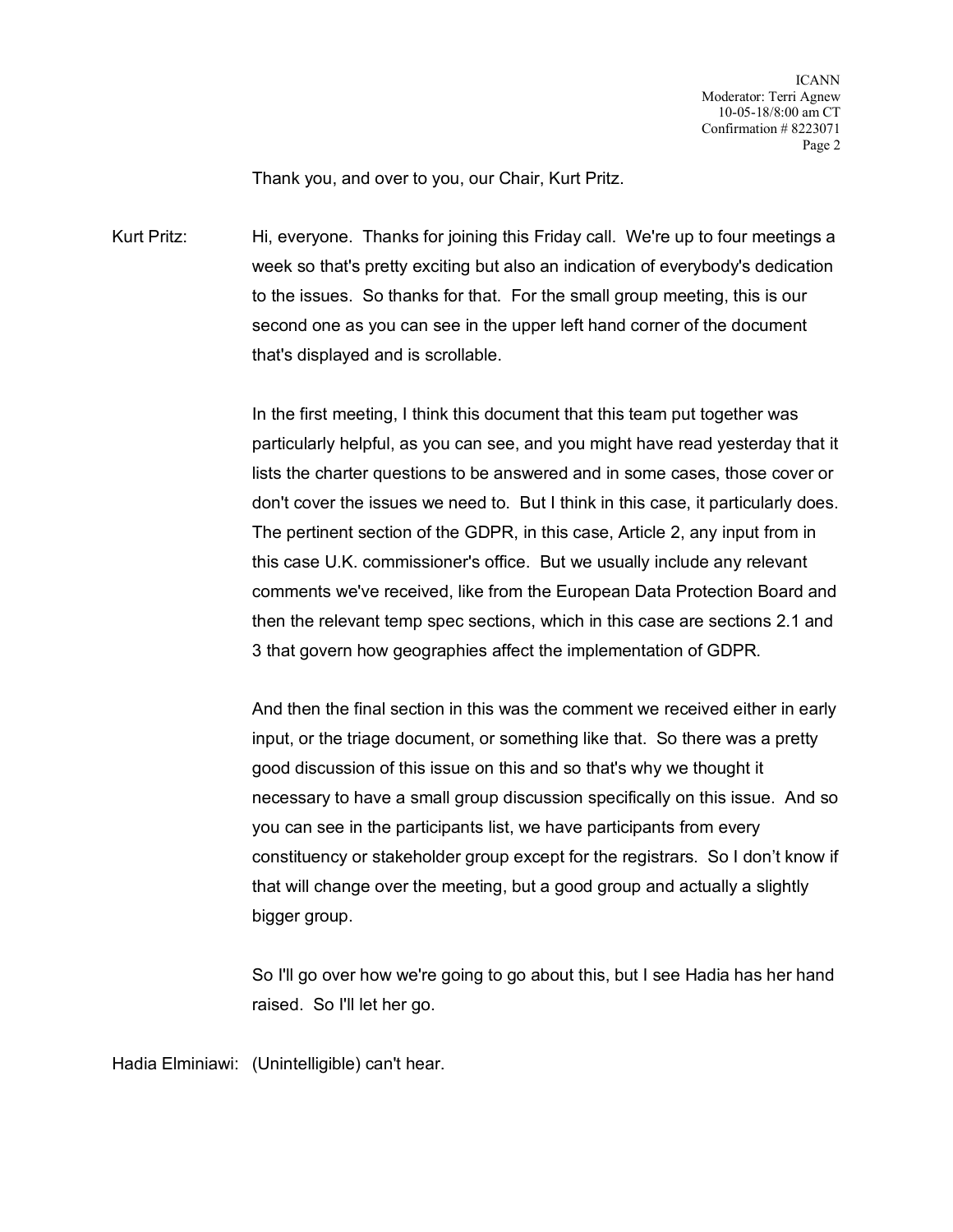Kurt Pritz: Hadia, I want to say two things. One is that you're always kind of muffled, more muffled than you would like to be. So I think you should look at your setup going forward and either get a new headset or something but there's something about your setup in particular that makes you a little difficult to hear. So when you come on, I turn my sound way down and that helps me out. But I'm sure you'd want to fix that.

> And Andrea is saying here we can call out to you if you want, but it's an issue every meeting and I think it makes you less effective than you really want to be, or especially as you can be. So think about that. And two is before we dive into the substance of it, I'm going to turn the meeting over to Gina Bartlett from CBI who ran the last small group meeting and will run this one. And so before you start, Hadia, and you're welcome to be the first speaker, in my opinion, the charter questions sort of cover the field for us here and if we look at those questions, we can get to maybe a good discussion of the issues.

But I'll leave that up to you guys and allow you to bring up issues, as you want. So I apologize to you, Hadia, for cutting you off but you'll be the first one in the queue when we start. And I want to let Gina do any further introductions of the material or start the discussion. So Gina, thanks very much for joining, fellow Californian, 6:00 in the morning starter. Please go ahead.

Gina Bartlett: Hello, everyone. It will be nice to hear your voices as we continue on. This is Gina Bartlett from CBI and I'm going to facilitate the conversation. And I will go to Hadia first to frame up the comment on the data stuff. But what we thought we would do is start with the charter gating questions as a way to really focus in and identify and concerns. I know we have the reference materials from the early input. I think it's from the triage document.

> And then we're really going to ask you to think about what are some options for addressing the data processing that meets the range of interest for all of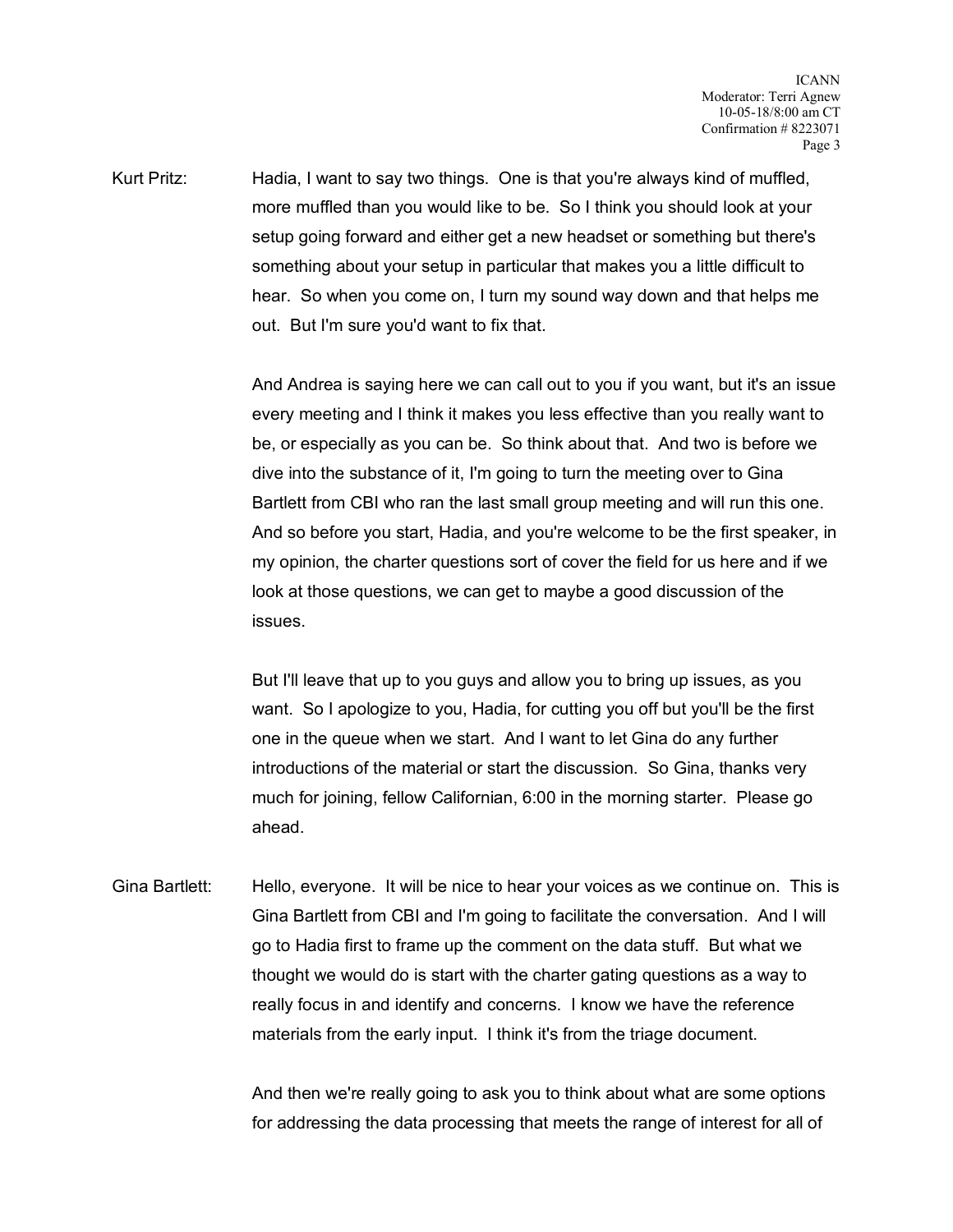you for providing the data and allowing for data processing, but at the same time considering the implications of those activities in light of the GDPR for the contracted parties.

And then time permitting, we may actually go the temporary spec and see if you have any specific feedback on that depending on the outcomes of our discussion. And would like to consider, if we get stuck at all, maybe there's some other sectors that we can look to, for example, to help inform our thinking.

So that's the kind of broad sketch for what we were envisioning for this small group discussion. So unless there's any questions on that, I will go back to Hadia to frame up the comments she wanted to make on data subjects to help inform our answers of the gating questions?

And Hadia, I might recommend you try to speak slowly just because of the quality of the sound. It might help us to hear you better. Thank you.

- Andrea Glandon: Gina, this is Andrea. They have not connected her on the phone yet. So I just want to let you know that that's not done yet.
- Hadia Elminiawi: Thank you, Gina, and so actually, my part here (unintelligible) data subject. (Unintelligible) possible options for the data subject. One is to (unintelligible). (Unintelligible) the data subject has to be a resident of the EU (unintelligible) country. Third, (unintelligible) resident (unintelligible) and this is (unintelligible) geographic location. Five, a data subject that is located anywhere (unintelligible) in the EU. So how about if we define our data subject (unintelligible) the above stated questions. So that's my thought. Thank you.

Gina Bartlett: Thanks, Hadia. That's crisp for the data subjects. Thanks for that. So moving on to the - we wanted to talk a little bit about the gating questions to understand the perspectives, and interest, and concerns around the data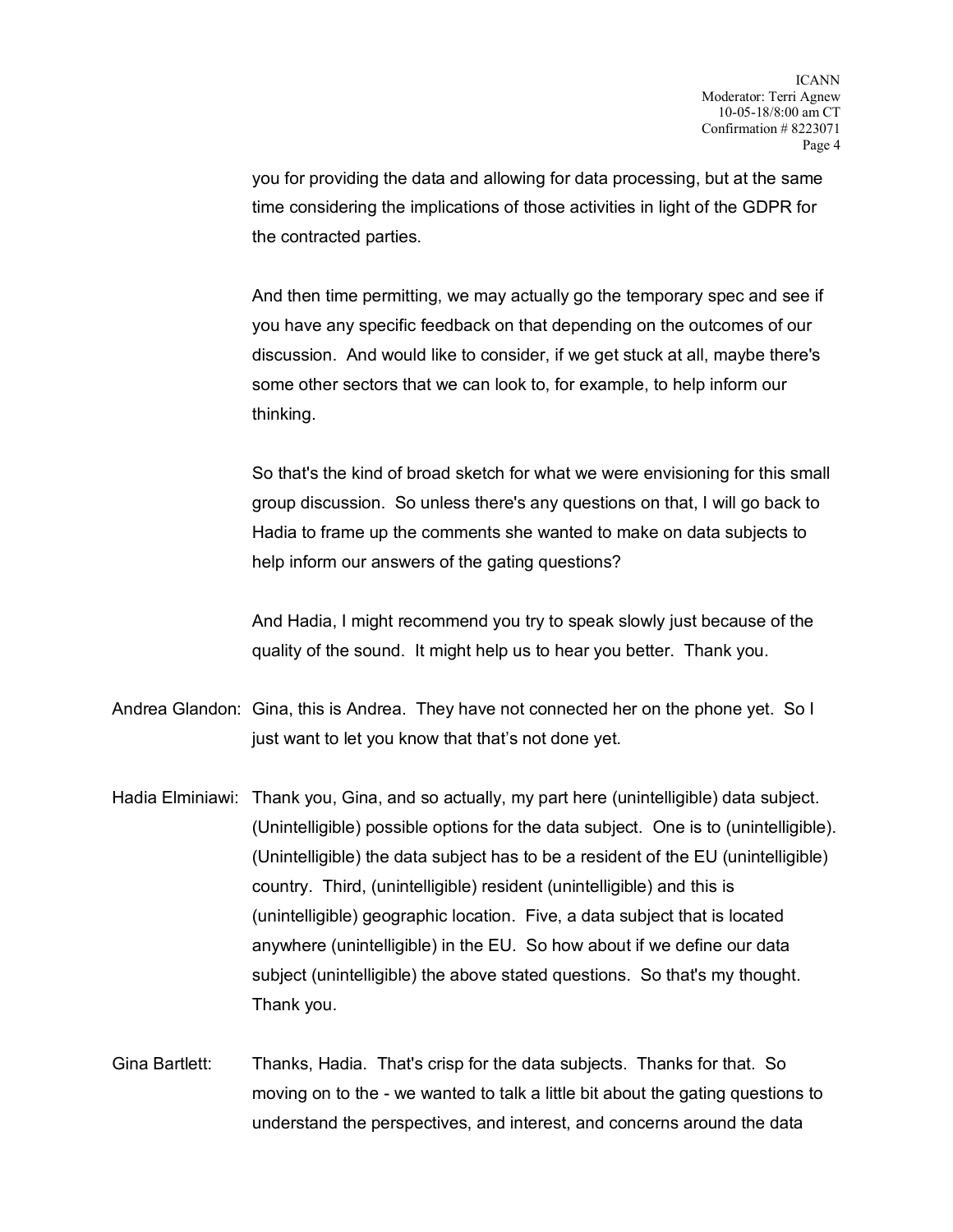processing. And so they're listed in our middle panel here. Question 1 is should registry operators, registrars be permitted or required to differentiate between registrants on a geographic basis. And Question 2, is there a legal basis for contracted parties to differentiate between registrants on a geographic basis.

Anyone wish to kind of kick off the morning and speak to the points? And I see there's some chat going on. I'll pause and look at the chat. Hadia, do you still have your hand up? If so, Margie - good morning, Margie (unintelligible) kick us off the next comment please, and then Thomas, and Amr.

Margie Milam: Sure. I believe that we should work on a policy that differentiates between the type of data that is covered by GDPR and the type of data that's not. And so understanding that GDPR has a unique application. It's not just the residence of the EU, as an example. It applies to companies that are in the that are processing in the EU and I'm over simplifying the discussion, but I think it's very important to make the distinction because it enables each country to be able to apply their rules and ensures that we're not applying these principles in an over broad manner that might be inconsistent with the approach taken in the country where the residents are if they're not in the EU, as an example.

> So that's why the BC has put forth in their comments that it's very important to distinguish between whether a registrant is in the EU versus outside the EU and try to focus more on having a policy that is more applicable to where the registrant is located.

Gina Bartlett: Thanks, Margie. Thomas?

Thomas Rickert: Thanks everyone. Good morning, good afternoon, good evening. I think that this again is a question where we need to make a distinction between two layers. The first layer is what's required to be compliant with GDPR and the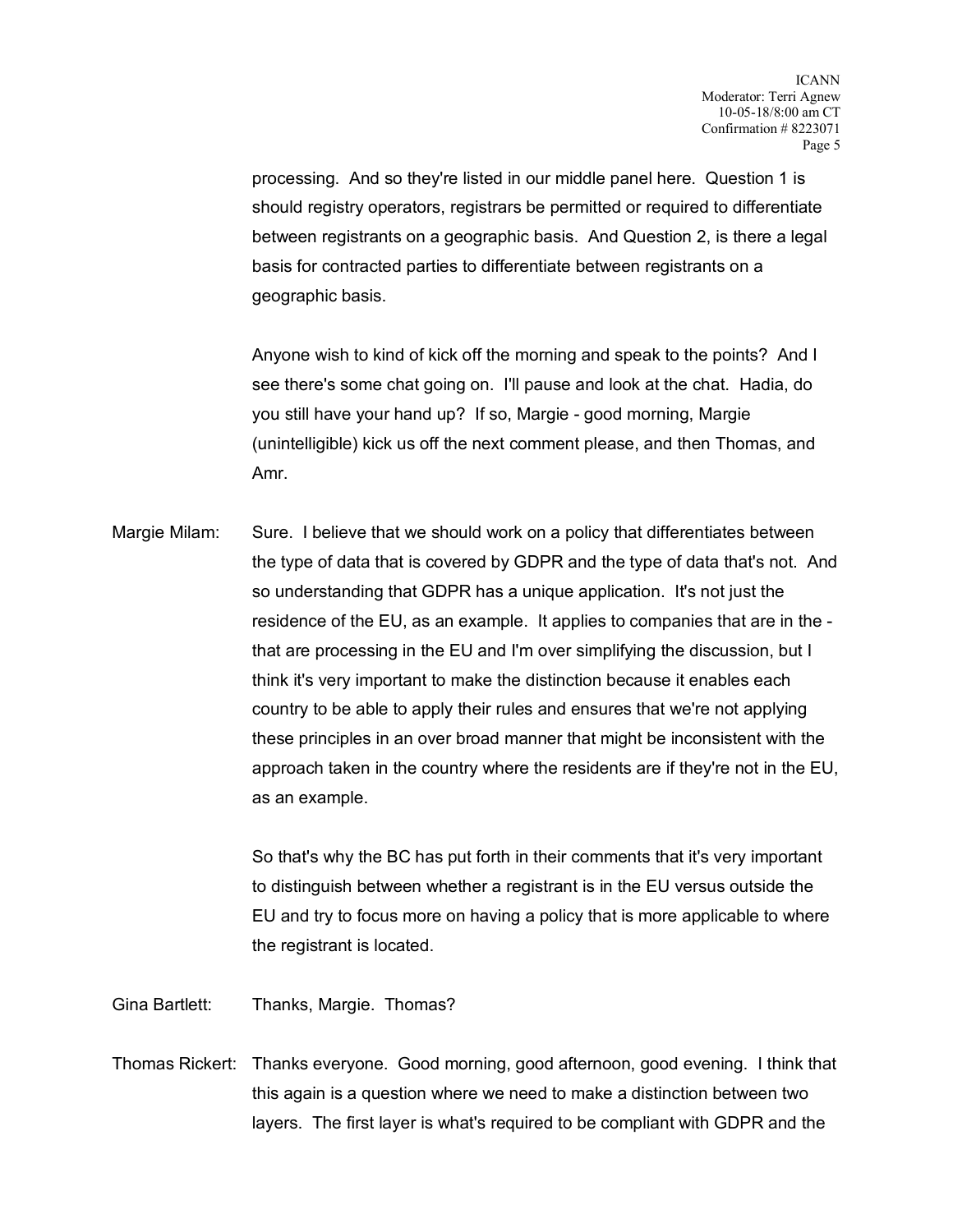second layer is the policy layer, and we can only deliver on the policy once we have established compliance. So on the first part, it's not only about where the data subject resides. So GDPR is applicable to European data subjects. That's one thing. But then it's also applicable to controllers and processors that are either based in the EU or that are offering their services to data subjects in the EU. And that doesn't even go as far as requirements stating that they need to have actual customers.

But if the registrar, for example, offers their services at the global level then it's very likely that GDPR requirements need to be fulfilled. If Europe currently has accepted or if they are profiling IP addresses or data otherwise obtained from visitors of their website, right. So I think in this global environment, we would likely only have no applicability of GDPR if you have a, let's say, IDN TLD offered through an operator that is just offering services to a very specific target group in languages that are not spoken in the EU.

So inside that, I think that if we look at all the requirements or the clauses that make GDPR applicable, it potentially makes the scope of not making GDPR applicable relatively narrow. But I guess the policy question that we should ask ourselves is do we want fragmentation in the marketplace? Do we want operators to be forced to run different systems to make a distinction between customers that fall under GDPR and those that don't, even though at least for part of their business, they need to have GDPR compliance facilities anyway, right.

So I think ICANN is all about global applicability, about avoiding fragmentation, about interoperability of the marketplace. And I think if we take that then I think the policy decision should likely be that a registry operator should apply the same standards to their entire customer base.

And let me conclude by saying that we also need to take into account situations registrants change their contract to us. And I think in that case, we do not yet have the particular specifications at hand to allow for really solid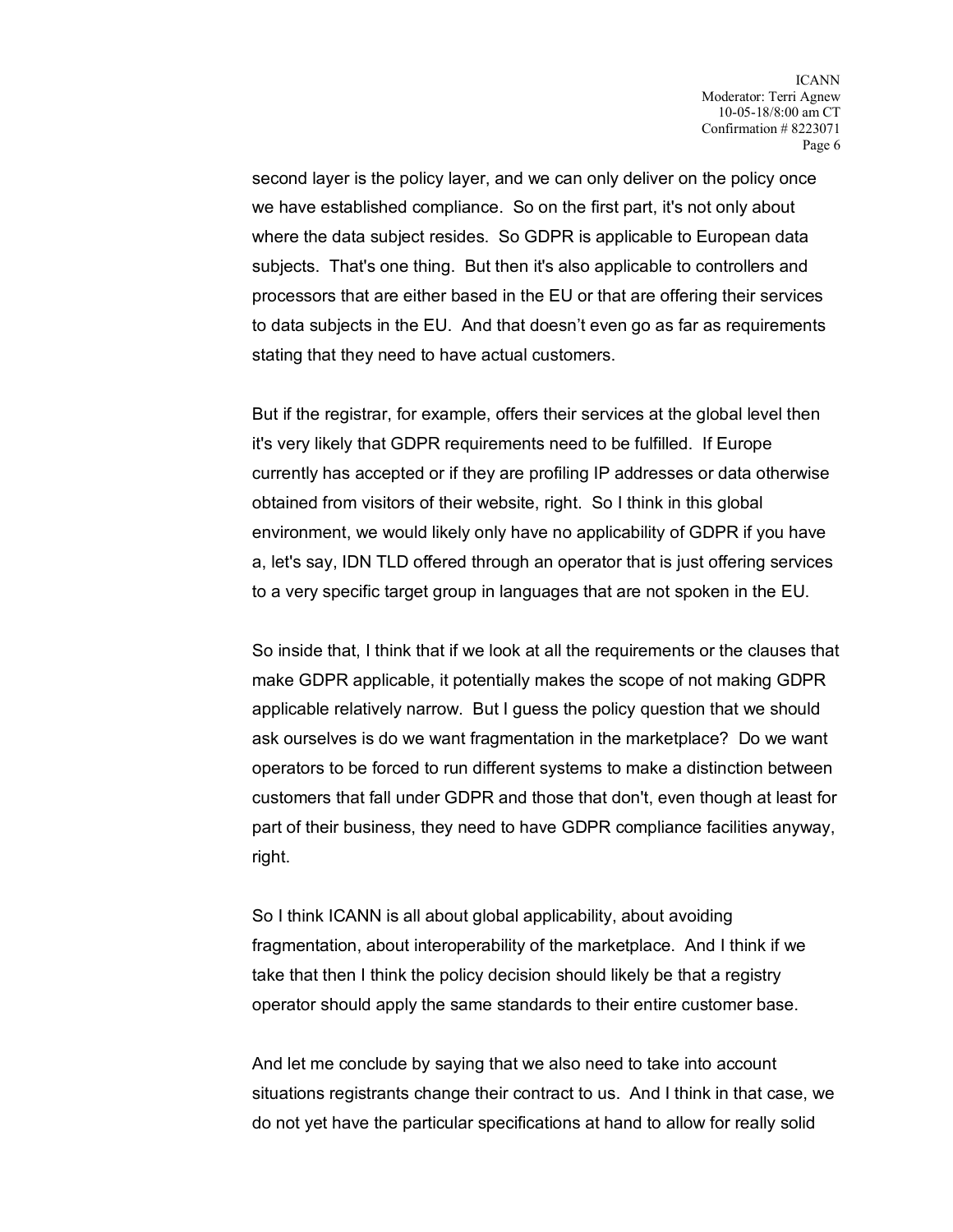tracking of who belongs into one bucket and ensure compliance. So that's my long plea for keeping it unified and for making the policy decision that we apply one standard throughout the globe.

Gina Bartlett: Thank you, Thomas? Amr?

Amr Elsadr: Thanks, Gina. This is Amr and yes, I think Thomas covered I'd say about 95% of what I wanted to say. So definitely agree with him on everything. I just wanted to add that from a policy perspective, not necessarily from a GDPR compliance perspective, this is not the first time the issues of compliance with privacy and data protection laws has come up at ICANN. This is a discussion that's been going on for years and years. But we haven't had a positive response in terms of trying to tackle this until suddenly there are issues of liability that will affect both ICANN as a controller and its contracted parties.

> We need to be a little forward-looking when working on this policy right now. We need to try as much as possible to make it not only compliant with GDPR but possibly other - the data protection (unintelligible) and laws elsewhere, and others that might come up. I think the last thing any of us want is to have to go through another rushed exercise to deal with another temporary specification once liability issues occur in other territories or other jurisdictions apart from the EU.

> So we certainly need to be compliant with GDPR but the policy - I don't think the policy should be restricted to this. And as Thomas mentioned, there are many implementation issues that would also - I want to say require but would certainly be a lot more straightforward for implementation across the board to be compliant with whatever policy we do come up with. Thanks.

Gina Bartlett: Amr, I'm sorry, this is Gina Bartlett. I didn't quite understand the last bit when you said I don't think we should be limited to this. Could you just elaborate? I'm sorry if I'm just not tracking.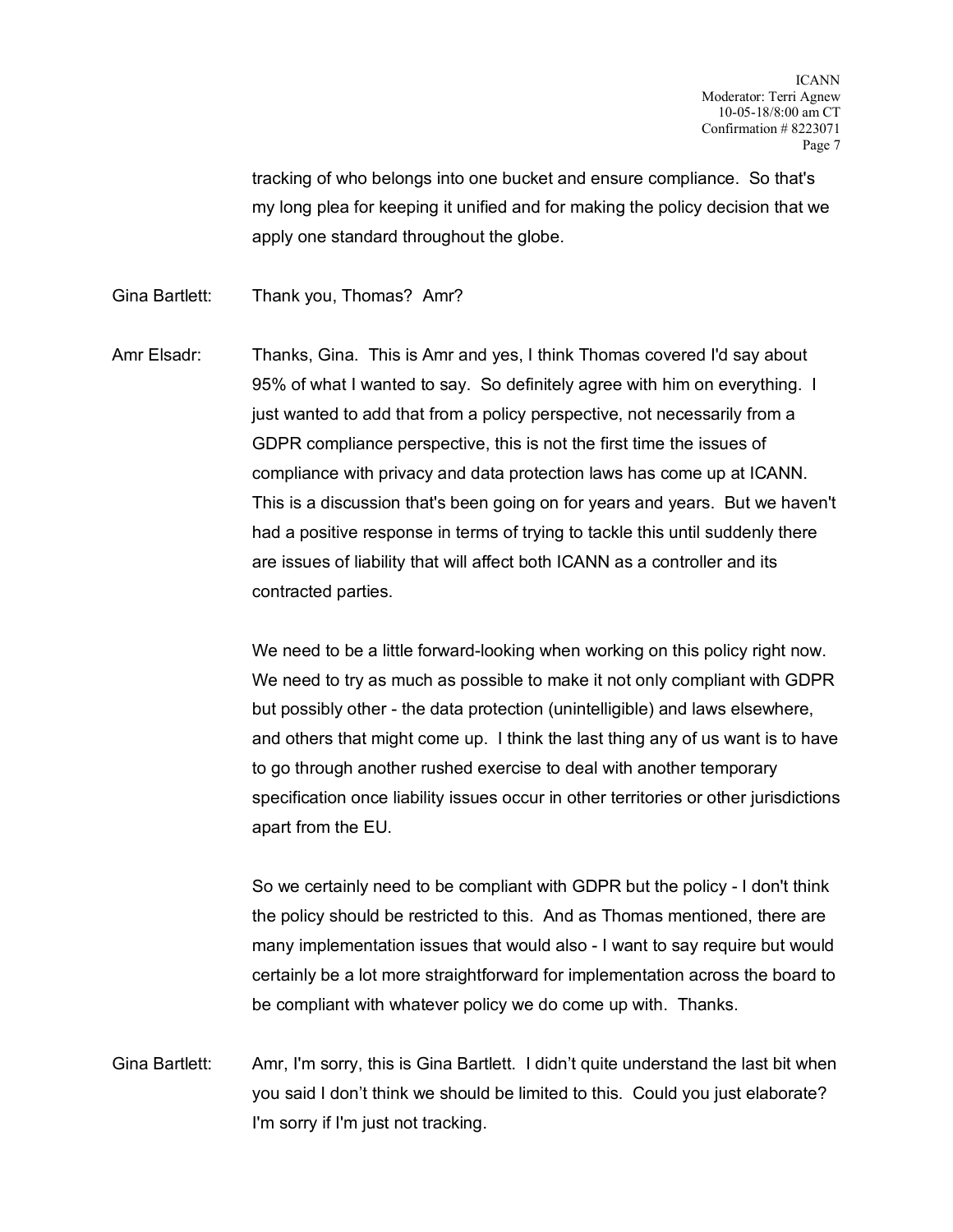ICANN Moderator: Terri Agnew 10-05-18/8:00 am CT Confirmation # 8223071 Page 8

Amr Elsadr: Okay. So this is Amr again, Gina. The issue of privacy and data protection versus let's call them other third party interests is an issue that's been ongoing in ICANN since it was first created 20 years ago. This isn't new. But there's been very little progress made no this. And suddenly, 20 years later, we're faced with this temporary specification with a deadline to complete an EPDP before the temp spec has to be replaced by a permanent successor.

> This is not an ideal scenario and I don't think we want to go through this again in the event that other jurisdictions, apart from the EU, start enforcing their own privacy and data protection laws. So I don't think we want to have to go through this whole process again. It's rushed. We're on a very tight schedule. As Kurt noted, we're up to four calls a week now. And so I think we need to be a little forward-looking in terms of developing policy recommendations.

So I think this is a strong argument against requiring contracted parties to differentiate between registries on a geographic basis. I hope that helps clarify.

Gina Bartlett: It helped a lot. Thank you so much. I appreciate the elaboration. (Unintelligible) can we go to you.

Diane Plaut: Hold on. Oh. Yes. How are you? Good morning everyone. I very much align with what Thomas just said on a number of reasons - for a number of reasons. In complying with GDPR there's important principles about territorial scope, specifically in relation to where the data subject sits, as Xavier has said. And when you're looking at where the data subject visits, as he's explained, it's specifically encompassing the fact of whether it's an EU resident or a citizen outside of the EU.

> But we really need to focus on where the processing activities are happening as well and whether the controller is sitting - is an EU entity or in fact, has an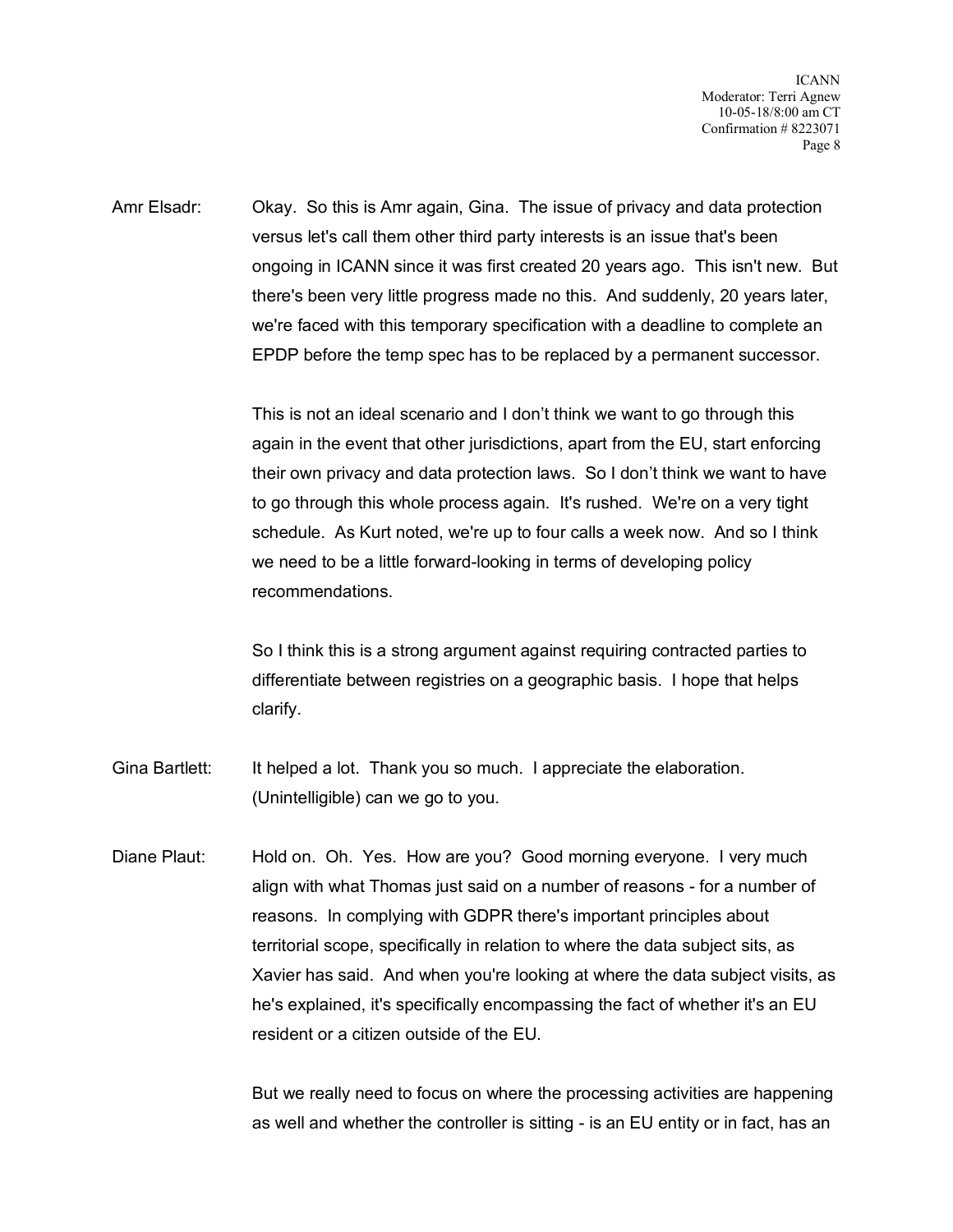established scope of ay within the EU. And that territorial application under 3.2.1 is extended broadly because, in fact, the controlling or processing activities will also apply to controllers or processors not established in the EU where their processing activities either relates to goods or services or even monitoring of the behavior.

So that means that when registrars and registries established outside of the EU provide domain registration services, it has a fairly broad application. So to Thomas' point, we can't know right now - there's such a broad disparity in data protection laws globally and the GDPR is very much right now the baseline in the world. And it is the body of law that is an issue here and it provides the appropriate baseline for us to be able to establish a framework that makes a lot of sense.

And so I think that to apply it in this manner without as much focus on segmenting out data subjects in a way that would limit that application of that framework would really not provide us with the flexibility and the base that we need to allow a fluid system that functions on the practical and commercial level. So those are my thoughts at this juncture.

Gina Bartlett: Thank you, Diane. So I'm going to move through the queue here, Kristina, Hadia, and Margie. And the last few speakers, we've heard quite a bit of support for the concepts that Thomas provided. So we want to hear your first hand perspective but if you could also speak to how you feel about those proposals that would be great.

Diane, I just heard from you. Kristina, hello.

- Kristina Rosette: Hi. It's Kristina. Gina, I'm sorry, I didn't catch that last part. How do we feel about which specific proposals? I want to make sure I address…
- Gina Bartlett: I think the proposal that Thomas outlined around and then Diane just elaborated on the requirements to be compliant with GDPR. And then I think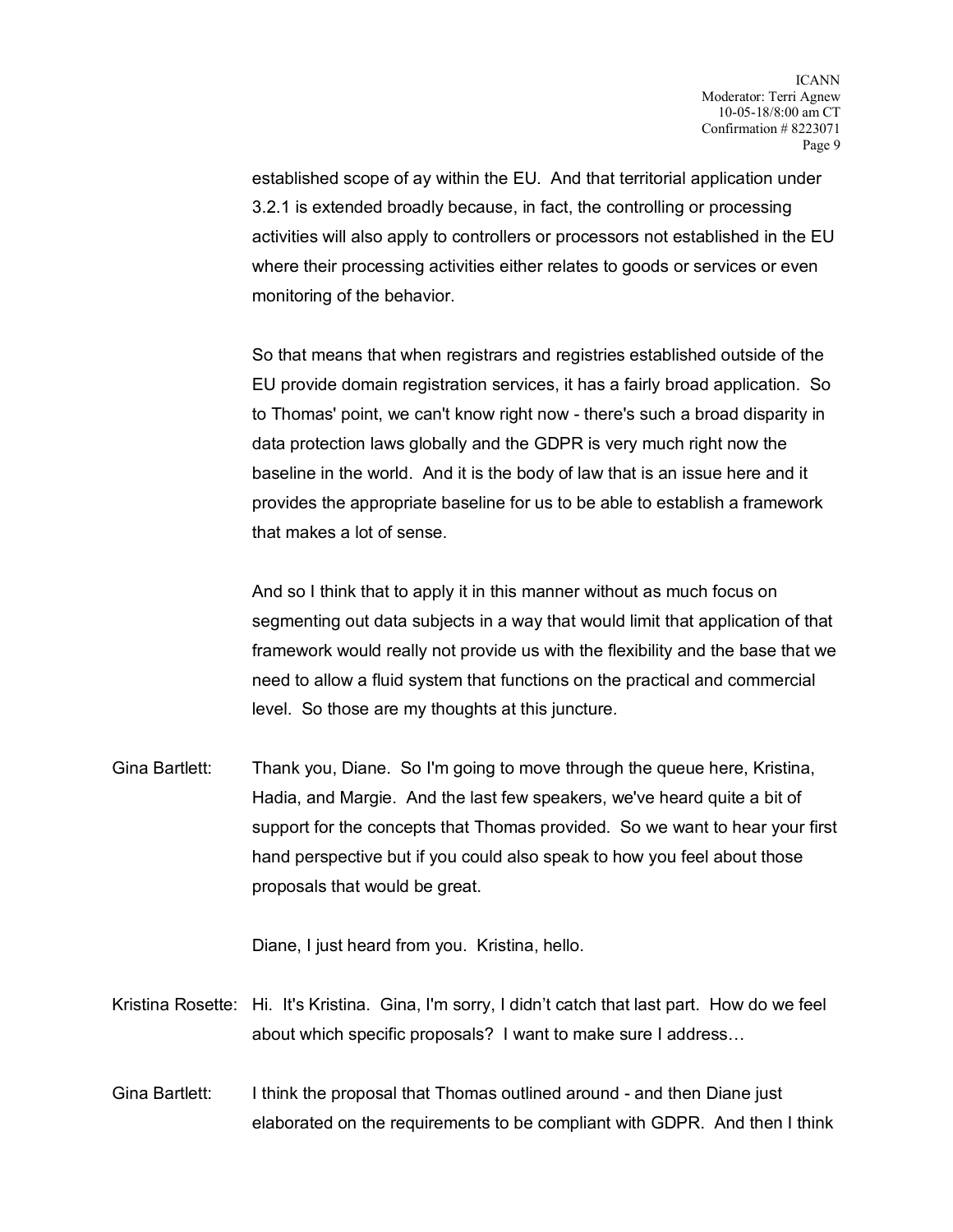the proposal that people are - so it's in support, if I understand them correctly, is that the registries should apply the same standards across the board for the data processing.

Kristina Rosette: Okay. All right. Still mulling that one over. But on behalf of the registry stakeholder group, and I do want to let everyone know that I believe Emily Taylor is going to be joining momentarily, so we'll then have - oh, and here she is. So we'll have registrar stakeholder group as well. But from the perspective of the registry stakeholder group, registry operators should not be required to differentiate between registries on a geographic basis.

> I think you have three considerations here. Is one as I think we are all in agreement here, the actual location of the registrant is not alone dispositive of whether or not GDPR applies. Two, you have the very significant liability implications of being wrong about a determination of where the registrant is located. And finally, and I think perhaps really importantly for the contract for the registry operators, is just the practical implementation considerations.

And I just want to take the time - I think it's helpful for you all if I just go back to the very short articulation of the registry stakeholder group goal. The registry stakeholder group believes that any consensus policy developed by the EPDP much provide a clear path for compliance with the GDPR, be company reasonable and implementable, take into account our differing business models, and does not inhibit innovation. And it's that implementation part that I want to provide a little bit to flesh out a little bit.

Because, for example, there are a number of registry operators and a very significant percentage of the dot brand registry operators who outsource the technical back end registry services to a third party. So you can easily have a situation in which the registry operators' controller is not in the EU, the registered name holder is not in the EU, but the back end provider is. And as a processor on behalf of that controller, you would have the applicability of GDPR.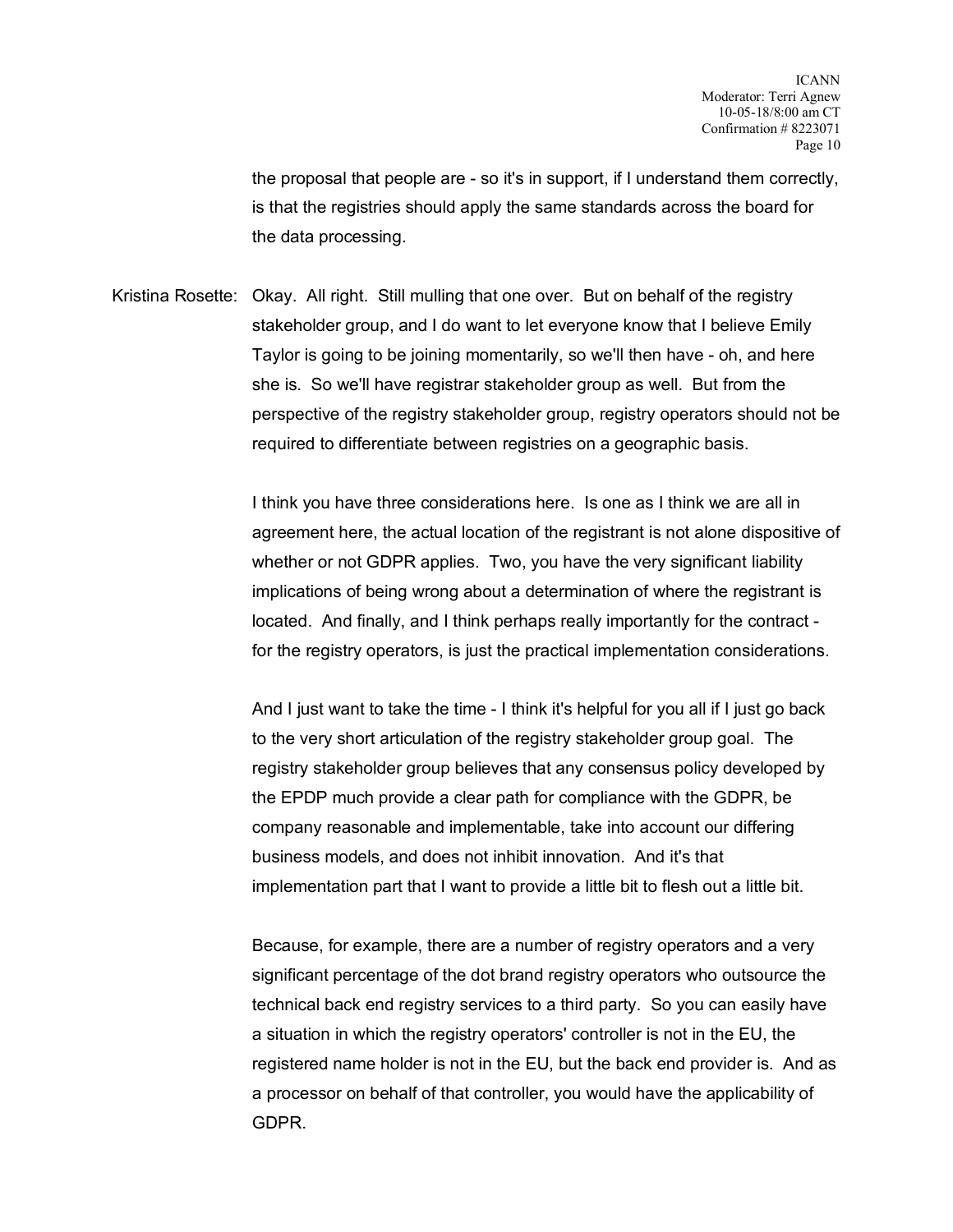You have a similar scenario no the registrar side and I'll let Emily speak to that about in a little bit more detail. But you have a tremendous reseller network in the registrar community. So you could certainly easily have a situation in which all of the other parties, the registry, the registrar, and the registered name holder are all within - outside of the EU but the reseller is within the EU. So you would then have GDPR obviously become applicable.

So I think there are some real scaling issues in just thinking about all of the various scenarios. I think in order to avoid inhibiting future innovation and to be consistent with the broader purpose of why we're here, the registries feel very strongly that we should be required to differentiate between registrants on a geographic basis. And if I may suggest, Emily has got her hand - oh, I see Rahul as well, but I was going to suggest, Gina, that perhaps we could hear first from the folks who haven't spoken.

- Kurt Pritz: Gina, I see you're on mute.
- Kristina Rosette: I'm done.
- Kurt Pritz: Yes, I was talking to Gina. She's on mute.
- Gina Bartlett: Sorry, everyone. I had to switch lines so I missed the close of Kristina.

Kurt Pritz: So I think Kristina's comment was real good. I'd like to kind of go back and forth though, so rather than calling on Emily right away, let's hear from Hadia, and Margie, and then Rahul, because they're likely to provide a counterpoint to what Kristina said, and then Emily can probably best respond to all of that.

So go ahead, Hadia, and then Gina, take back over.

Gina Bartlett: Thank you.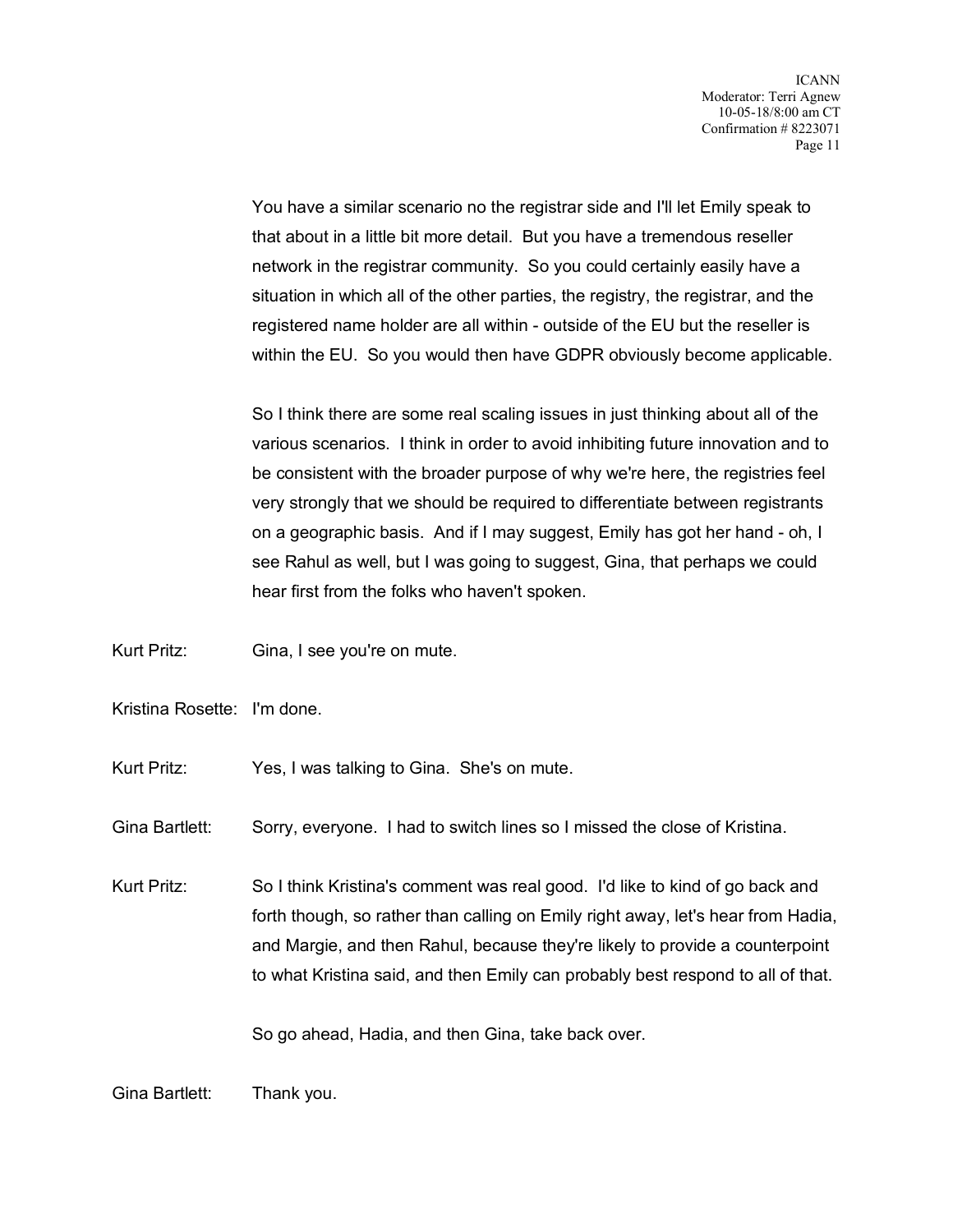Hadia Elminiawi: (Unintelligible) as well. So from an (unintelligible), I don't have any (unintelligible) to have the (unintelligible) permissions that (unintelligible). From our (unintelligible), I'm not sure (unintelligible) to do. However, (unintelligible) registries, registrars are (unintelligible) to speak to (unintelligible) point. What I'm trying to (unintelligible), well, actually, (unintelligible) I have no (unintelligible) here. Because (unintelligible) applies to the (unintelligible) data or the data subject (unintelligible). The (unintelligible) really depends on our (unintelligible) and implementation of the (unintelligible) profession of the personal (unintelligible) restricted for the (unintelligible) and articulated by (unintelligible) the professional (unintelligible) data. (Unintelligible) the profession recorded by the tabulation should apply to (unintelligible) the relationship (unintelligible) personal data.

> It's (unintelligible) personal data of data subjects (unintelligible) published (unintelligible) should also be subject to the same (unintelligible). So I don't (unintelligible).

- Gina Bartlett: Hadia, we are unable to understand you. I'm very sorry. I don't know if you want to type in the chat or the staff have been trying to call you. But we cannot understand you. I'm so sorry.
- Kurt Pritz: All right, let's go on to Margie. Hadia said she's going to type her comment in.

Gina Bartlett: Okay. Thanks. Sorry about that, Hadia. Margie, go ahead.

Margie Milam: Sure. Thank you. This is Margie. I wanted to comment on what Amr said because I'm not sure if everyone on this call has been involved in ICANN for a while but there was actually a recommendation, a consensus recommendation that came out of something called the EWG a few years ago. And they came up with what they call the rules engine, which was the approach of being able to apply the applicable policy for privacy laws on a geographic basis. So if you were in the U.S. you would have the U.S. privacy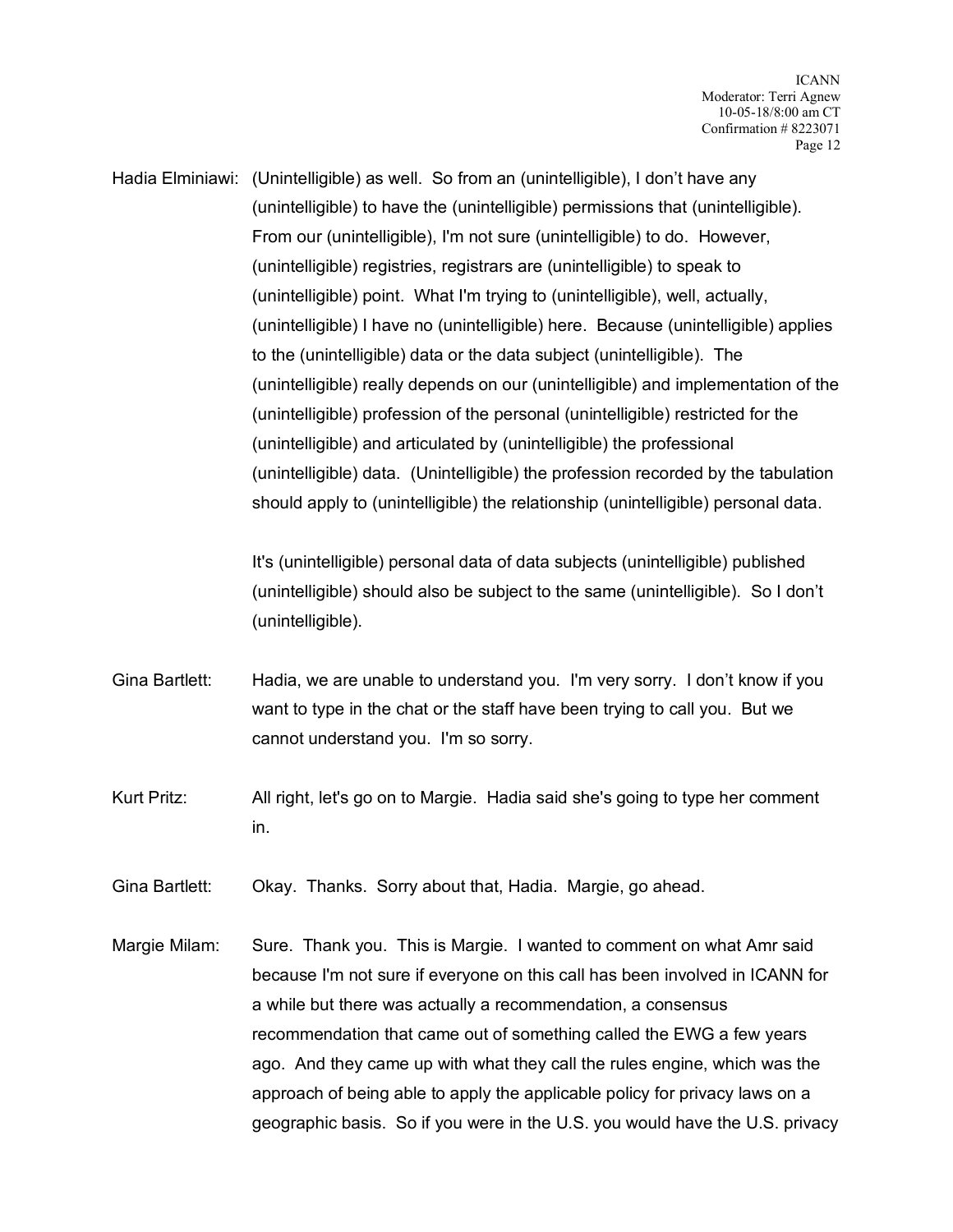laws apply. If you were in Canada, it would be the Canadian ones, using a way of ensuring that the compliance was geographic in scope.

And that was actually a consensus position. It was not adopted by ICANN Board or the GNSO. And that's effectively what kicked off the PDP process for the RDS a few years ago. So this issue has been explored and that was a recommendation. And the reason why I think that's actually a good recommendation is because everyone recognizes that when GDPR was adopted, they didn't take into account how it would apply to the domain name system, right, to the ICANN world.

And so a lot of what we're trying to do is trying to apply principles and not really have - we don't really have a good understanding of how it should apply. But now that we've seen this, what you will see, I think, and we are already seeing indications of it, are that other countries might come up with laws that are more specific and applicable to the domain name industry, and you've seen - loaded some proposed legislation, for example, in the United States.

And so I think it's really short sighted of us to just focus on GDPR because I think each country is going to have a little different take on it and there's a lot of public interest reasons for why the domain name systems should have some elements of WHOIS public. And if we go down the path of not requiring compliance with the other laws then we're just going to have to change this whenever the laws change and I don't think that's necessarily a good result for us. So that's my - kind of my thinking on why I think it makes sense to just have the policy applied to where GDPR is intended to apply and then work on a concept, a rules engine that would work going forward. Granted that that's not a short-term implementation by any means and, you know, part of the policy could be something like explore how to, you know, how to implement something like a rules engine and have that be a long-term project because I think that in the end we're going to have to get there as these countries come up with different rules that apply and may be inconsistent with GDPR.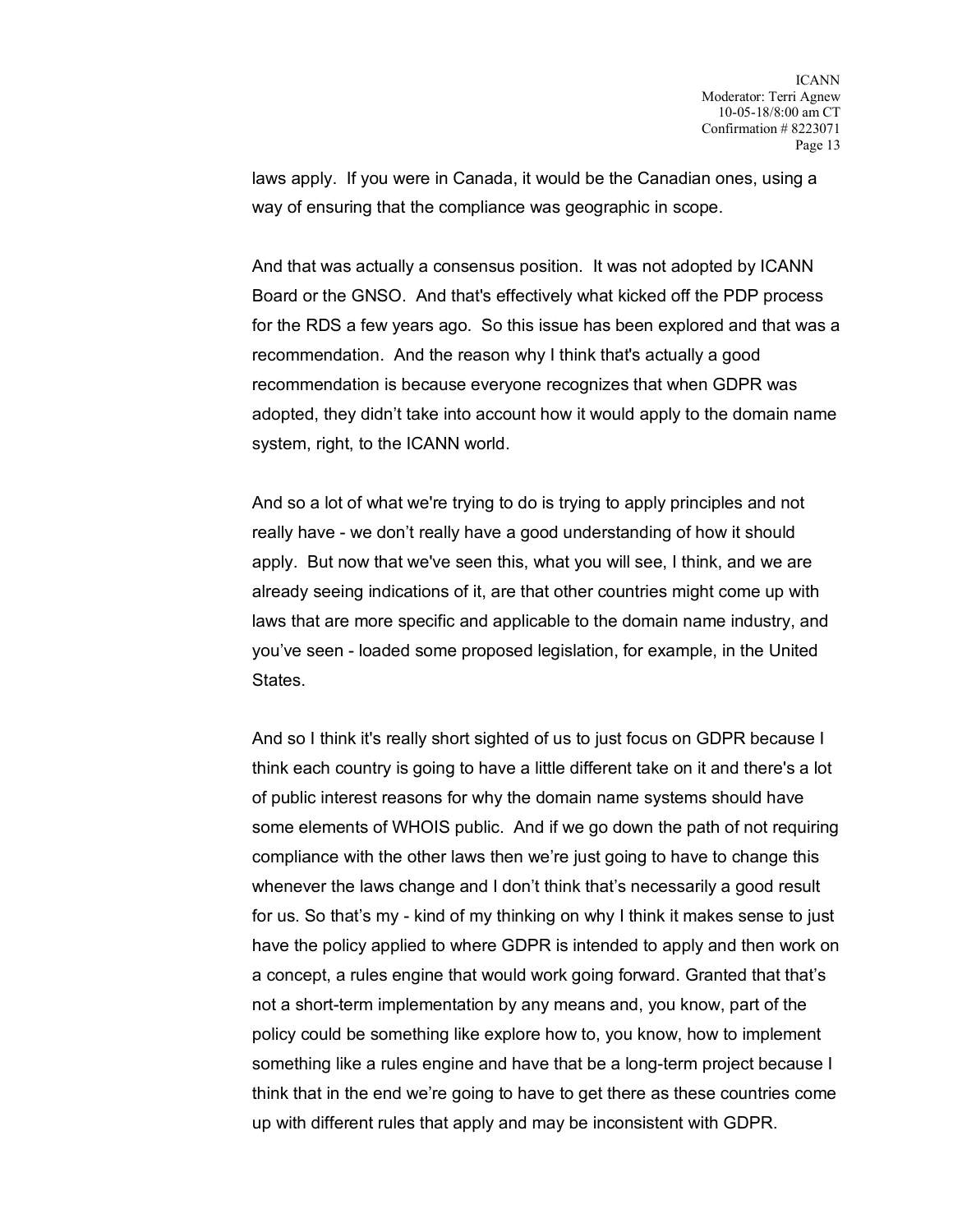ICANN Moderator: Terri Agnew 10-05-18/8:00 am CT Confirmation # 8223071 Page 14

Gina Bartlett: Thanks Margie. I'm going to go to Rahul Gosain next.

Rahul Gosain: Yes good evening. Am I audible? Am I audible?

Gina Bartlett: Rahul Gosain yes, thank you for checking.

Rahul Gosain: Okay so first of all I know I'm going present a contrarian point of view and I'm not going to be very popular when I'm going to say this but I fully throw all my weight behind the comments which Margie has just recounted before me. And I too also firmly believe that, you know, contract party, contracted parties may be permitted to differentiate between the registrants on a geographic basis. In fact, you know, they should be required to apply the applicable policy only to where it is intended to apply. And I don't think that it should be applied on a universal basis in a same manner for all the reasons which Margie has very well recounted before me. And I firmly feel that in a framework like the GDPR which is meant for European subjects only and universal application of GDPR is perhaps beyond the limit of ICANN and perhaps much less that of the EPDP. However that having been said I fully endorse, you know, the temp spec and the Section 2.2 of the temp spec draft which was circulated on August 23rd and feel that EPDP team should aim to maximize consistency and predictability in the application of gTLD registration data processing.

> However they should be do so but while duly considering potential conflicts with a variety of applicable data protection laws worldwide and not just the GDPR. So this has possible other implications also if I may put it on even on things such as building the (unintelligible) and it has the potential to positively impact the gTLD business negatively also especially, you know, in case of a universal kind of a single type of uniform application it is possible it may prompt some of the countries to come out with some kind of local advisory that are applicable in their jurisdiction which will sort of preclude people from booking domains on the gTLDs and certainly require them to book it instead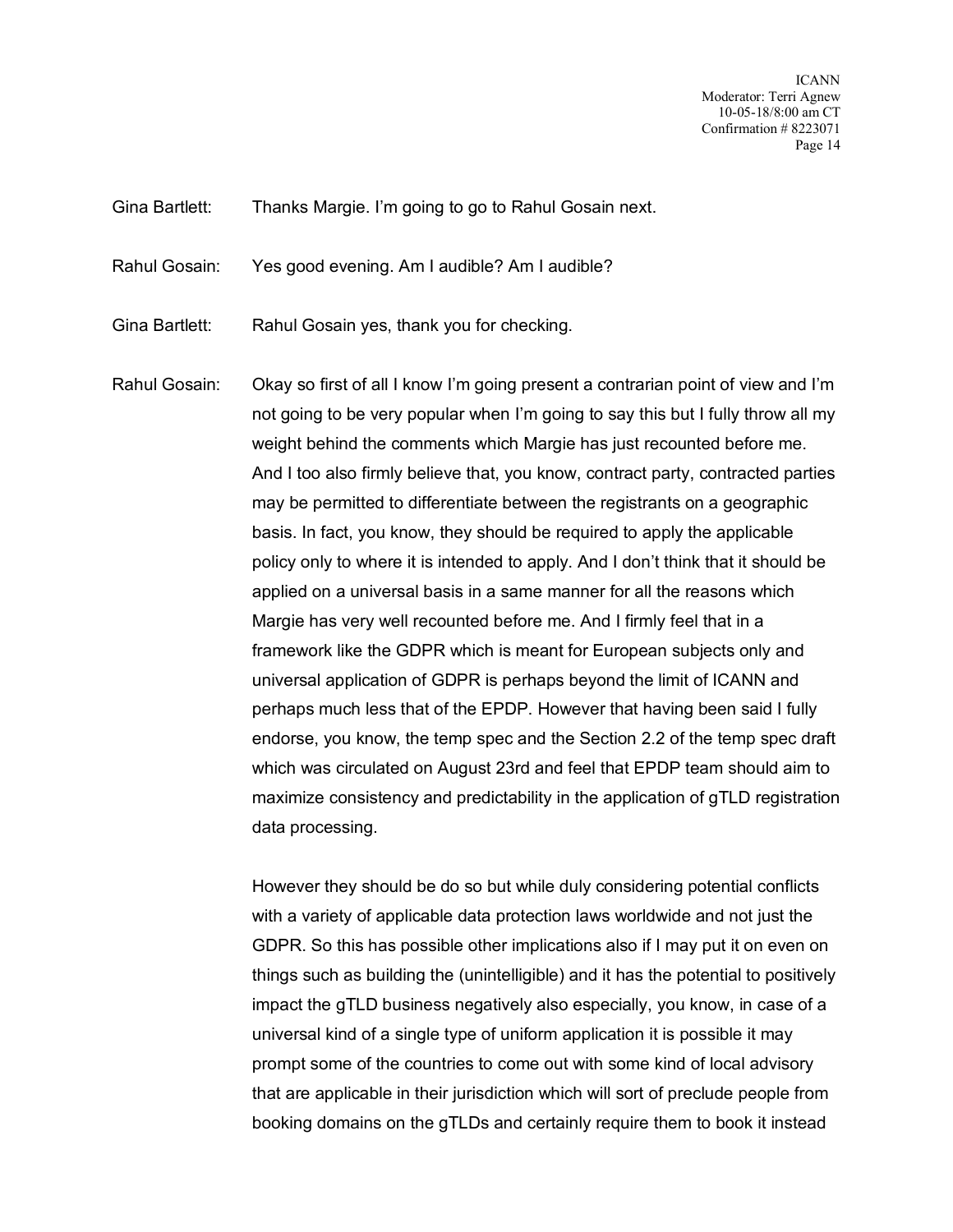on the ccTLDs days and which will not be good for building the digital device. So I personally strongly feel that I'm totally against the uniform single one size fit all kind of application of the data processing requirements similar to what was being done for the European data subjects as required by the GDPR to other subjects to whom it is not applicable to, so thank you.

- Gina Bartlett: Thank you. I'm going to go to (Emily) and then maybe we'll check in before I get back to Thomas. Go ahead (Emily).
- Emily Taylor: Hi I'm just checking if you could hear me okay. Sorry to join the call late.
- Gina Bartlett: Yes thank you for checking.
- Emily Taylor: Okay so as I did unfortunately join late please accept my apologies if the points have already been made by others before. It seems just from listening over the last 20 minutes or so that there - that we're trying to kind of cope with policy versus practical implementation issues. And I was fortunate to catch the remarks of Kristina which I fully agree with and also mindful of our scope here with the EPDP which I understand as sort of trying to make the temporary specification permanent and not a blue sky redesign of the entire data collection publication and processing. Obviously it's a bit like getting directions in Ireland. You know, the saying is well if I tried to get there I wouldn't start from here. And I don't think any of us would start from here with the current status of the WHOIS or RDS.

So I've been thinking and talking to colleagues about specific geographical implementation whether that's feasible or even desirable and there are three reasons from a policy point of view where I think it's - well I've become convinced that a single approach is desirable. Firstly most importantly colleagues have pointed out that many countries are busy implementing their own privacy laws and a (unintelligible) house a few months ago we had a really fascinating session on privacy laws in the Gulf. And that's just one region where a lot of the states are bringing forward their own proposals on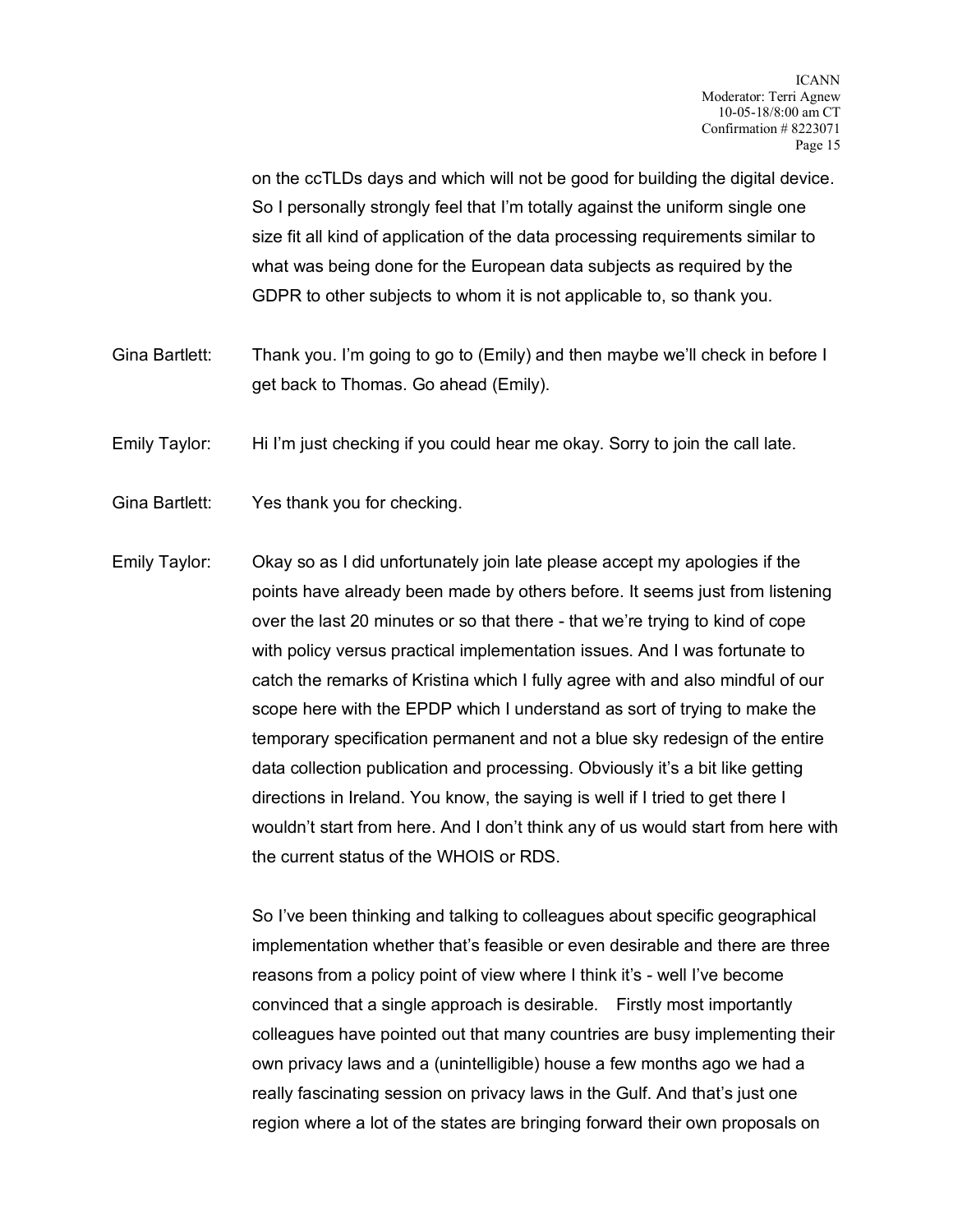the protection of privacy partly because they want to have - to set themselves up as  $a - an$  (unintelligible) trading partner with the CEU by the way.

And of course the second issue is the GDPR and its deliberately long arm jurisdiction which means it will cover European individual's data broadly speaking no matter where in the world they' created. And I'm going to come back to that when I talk about practicalities. And the third issue from a policy point of view is that we're sort of really stuck with the ICANN model because most - I heard what Margie said about, you know, the desirability for some data to be to be made public in a public register sort of way.

The trouble that I keep hitting up against is that most public registers are actually enshrined in statutes they are demanded by a law of equal status to something like the GDPR. And that means that's a very clear legal obligation and protection therefore to the publishers and processing of that data. I thought that Kristina made excellent points about, you know, reminding us that any outcome from our discussion should be commercially reasonable and implementable. And there are many reasons why the current setup really works against the contracted parties and others in this environment because there's a lot (ocapacity).

It's not really clear, there's no real way of indicating whether somebody's a person or a company. There's no really reliable way for resellers to be recognized in the register system. And that makes it very difficult as Kristina pointed out to really trace through, you know, where and how is the data being processed.

So apologies for the long intervention but in summary I do think and I've become convinced that the only feasible and commercially reasonable position we can be in at the moment is to implement the sort of the temporary specification globally but I think then, you know, trying to think forward about what policy development might be done in the future there might well be sort of policy development processes aimed at recognizing for example resellers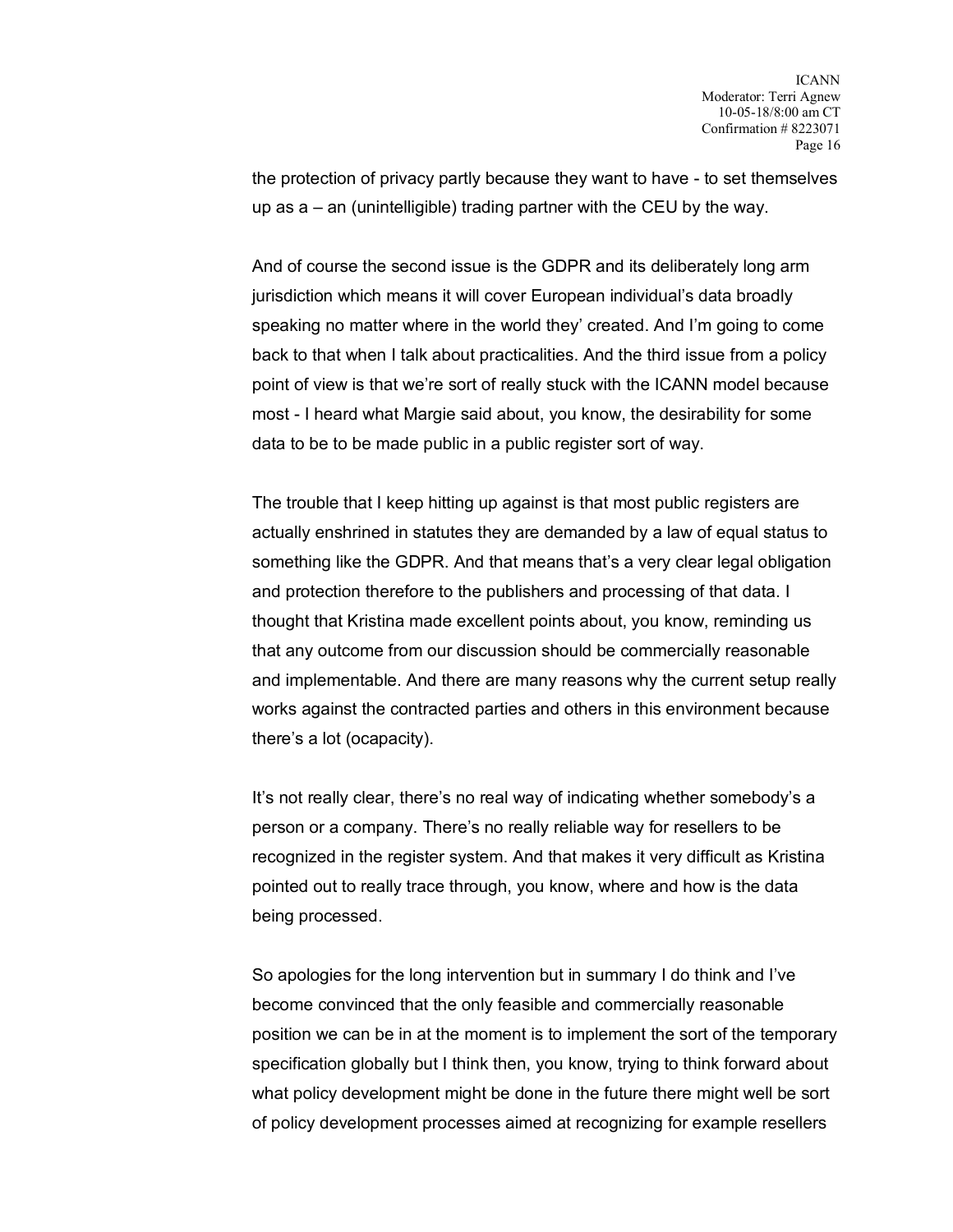that could very much help in identifying and being able to pin down as, you know, properly European individuals in the system so I'll leave it there. Thank you.

- Gina Bartlett: Thanks (Emily). So Thomas well maybe I'll go to Thomas. Thomas can you help us bridge? I mean what I hear is that I'm just looking back at the charter questions. What I hear is differing viewpoints on the first question around whether the contracted parties be permitted or required to differentiate on a geographic basis. And I'm just wondering, you know, how we bridge that across the parties around, you know, those who are looking for access but, you know, considering the constraints and the cost to the contracted parties is their way to make that work? And then also secondly looking at the second question on the legal basis for contracted parties to differentiate it would also be interesting to hear some thoughts about that. So I'll go to you Thomas.
- Thomas Rickert: Thanks very much. I have to confess that I have a hard time trying to reconcile the differences of the positions raised. If I understand understood everyone correctly we've heard overwhelming support, one unified system to be applied at the global level and we had heard concerns from Margie and Rahul Gosain which were based on the EWG report which allowed for different approaches for different jurisdictions. Now on the EWG report for those who remember that EWG was not the community initiative. And this is why it gets a lot of criticism at the time.

Also the approach and the outcome were pretty much disputed by many in the community, most prominently, Stephanie Perrin worked hard on the team and she issued dissenting opinion at the time. So we shouldn't take the findings of the EWG paper necessarily as something that should be allowed for this group.

Lower data protection standards to be a remedy for bridging the digital divide, I'm not quite sure whether I'm convinced by that point. Let me try to offer a different perspective on this. ICANN has done a lot over the last couple of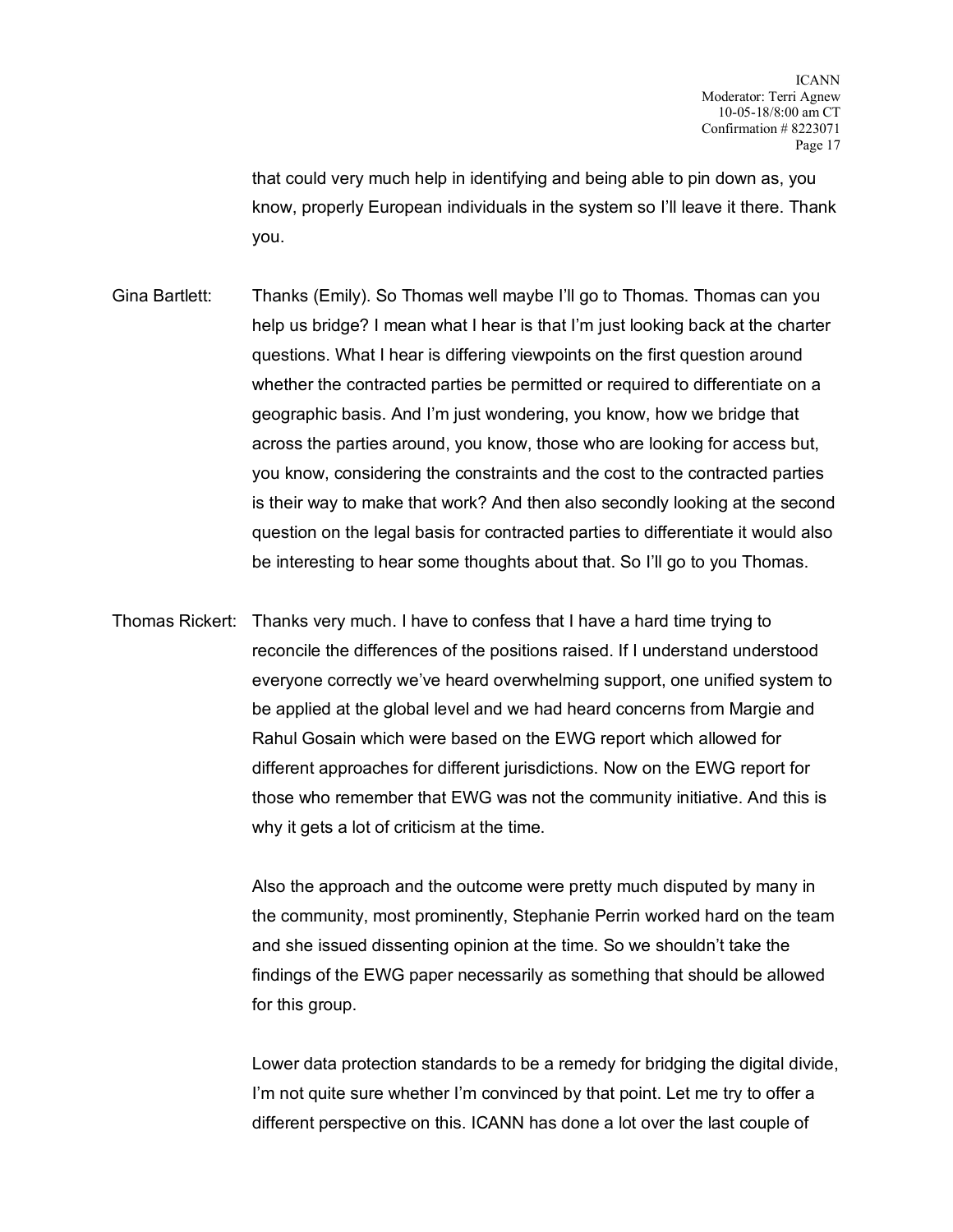years to strengthen registrant's rights. Now for a couple of years we have seen various attempts to make researching more visible in the marketplace. We have the registrant rights and responsibilities paper, that document that needs to be made available to all registrants at the global level. And I find it quite difficult to explain to registrants in certain jurisdictions that they don't have certain rights that registrants from other jurisdictions have. And that is the beauty of policymaking that we can actually come up with a cohesive standards for registrants around the globe.

Now let's forget the acronym GDPR for a second. What it actually boils down to when it comes to the user is that, you know, registrants need to inform the registrant about what data is collected, what's done with it before the processing starts. And do we really want to make that information to users look different depending on what registrant wishes to work with or what reseller they choose to work with? So that basically may would mean that some users have a right to replication of that data, others don't. Some have a right to get information from the registrars on what data they have on them, others don't. Some have the right to get their data erased, others don't. The public display of data will be different and all that I guess will lead to presentation and a lot of distrust in ICANN and the contracted parties at the global level which is why I would caution not to pursue that path but to take stock of what we have, where we are at the moment and then maybe do a little consensus call on what route we want to take. Thanks.

Gina Bartlett: Thanks Thomas. I don't see anyone's hand up at this point. Are there examples, like what examples from other sectors might we learn from or help to practice that? Any thought from that? Rahul Gosain?

Rahul Gosain: Well not entirely on that spot on in terms of examples from other sectors. However what I would like to add just to - as a counterpoint to what Thomas just said is that it's also an issue of sovereignty, so I mean the right for one country to exert its laws is only in their own jurisdiction and normally in the other jurisdiction the laws of the other country take precedence. So I don't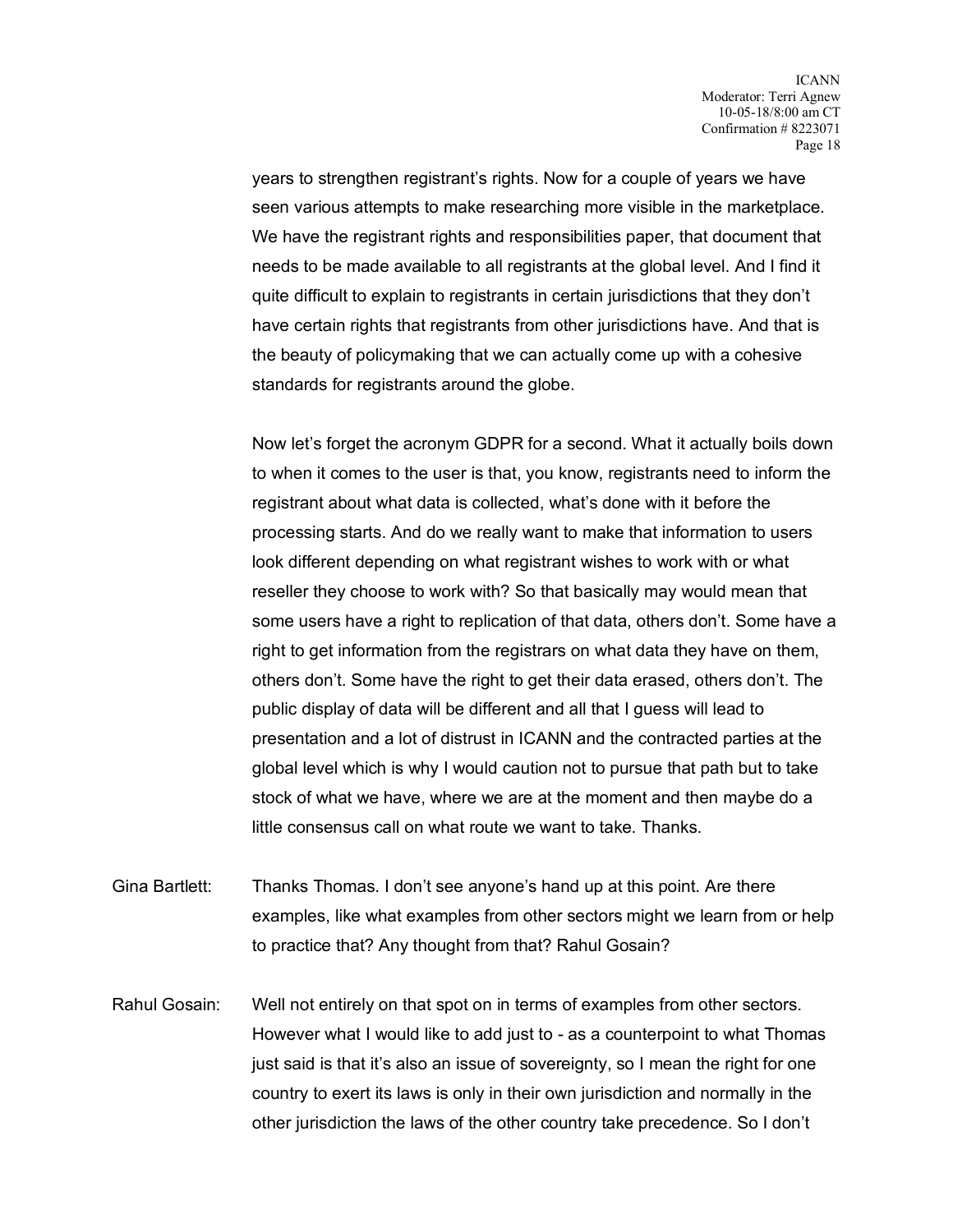think that the consistent and uniform application of the GDPR framework equally across the board for even for nationals of other countries to whom it does not apply is a good idea. And I also equal the sentiments of Margie earlier in terms of what she has said in terms of the consensus which was reached for the rules engine and, you know, a nuanced application of the of the GDPR in a way that it covers only those data subjects on which the law is meant to apply.

So I just wish to repeat myself when I said that we as ICANN it does not - it is much beyond our remit to be deciding how we wish to apply this to the (unintelligible). GDPR is a law which is applicable only to European data subjects so we should keep it at that and we should mimic the application of it from the real world into the domain name system in exactly the consistent manner. And I personally feel that this is much beyond our remit in ICANN and much less that of the PDP to overextend and over apply the GDPR to beyond to those whom it is applicable to. Thank you.

Gina Bartlett: Thank you Rahul Gosain. Margie and then I see (Emily).

Margie Milam: Sure and I think that kind of the reason why I'm struggling with this is because we all as companies have to comply with the laws that apply to us. And so I don't find it persuasive to say that just because it's costly to do it to make the distinction that it should be done. If you're doing business in a country where their laws apply and it's going to cost you money to offer those services you make the business decision that I would like to reach residents in this particular place. And therefore I will apply whatever rules apply so that I can offer those services. And so I think that it's very simple, overly simple to just - simplistic I mean is what I mean to apply it globally because we're going to get to a point where there's going to be a conflict. And, you know, and rather than just assume the GDPR is going to apply everywhere and will be consistent with all the other laws, the policy that comes out of this group, you know, is going to be questioned whenever, you know, the next law comes out that takes a different approach and then what do we do? And I just can't, you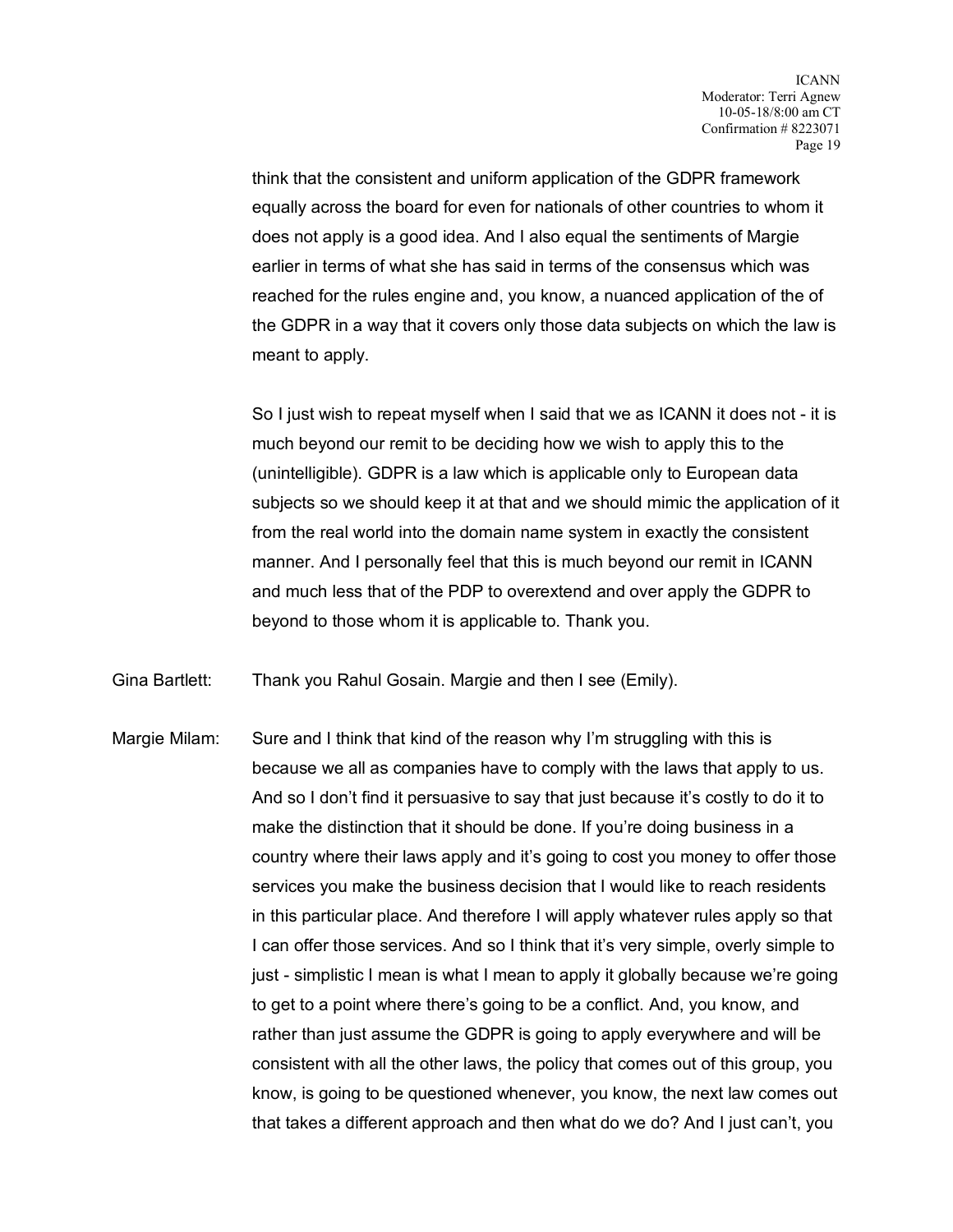know, I don't like the thought of having to go through this whole process again and it's been very, you know, it's a lot of work and thought.

And so, you know, unless there's, you know, so that's why I wanted to bring it back to the rules engine concept. Even if it's a longer term implementation and suggestion I think that it could be part of this group to make the policy recommendations that, that be explored and to see whether there's a way to do that because then that way you would at least get the, you know, the applicable law that applies to the particular registrant. And so that's kind of my thought. I just really feel like we're just setting ourselves up for another EPDP when the next law comes into place that's inconsistent with GDPR.

- Gina Bartlett: And, you know, Margie before I leave you if (Emily) could just give us another minute, not everyone in this group was in the other small group on legal and natural persons which is going to come to the full team. But I'm wondering for everyone's benefit the recommendation out of there was basically to allow disclosure of data for legal entities. And does that inform this group at all or the thinking on how this policy should shape? I don't know Margie you were in that group and I don't know if that makes any difference to you…
- Margie Milam: Yes.
- Gina Bartlett: …or if I'm overreaching on the connection there.
- Margie Milam: Sure. And it does because in that group we came up with the recommendation we recognized that if we were to make that distinction between natural and legal person that it's not a fax solution. That it's, you know, is something that would need to be thought out and a long implementation process. And, you know, and so it was a recognition that there would be a different track if you will for resolving that issue. And so that concept could apply here if there was agreement that there should be at least an exploration of a rules engine concept especially because we're going to – when we get to the point of implementing RDAP that you probably could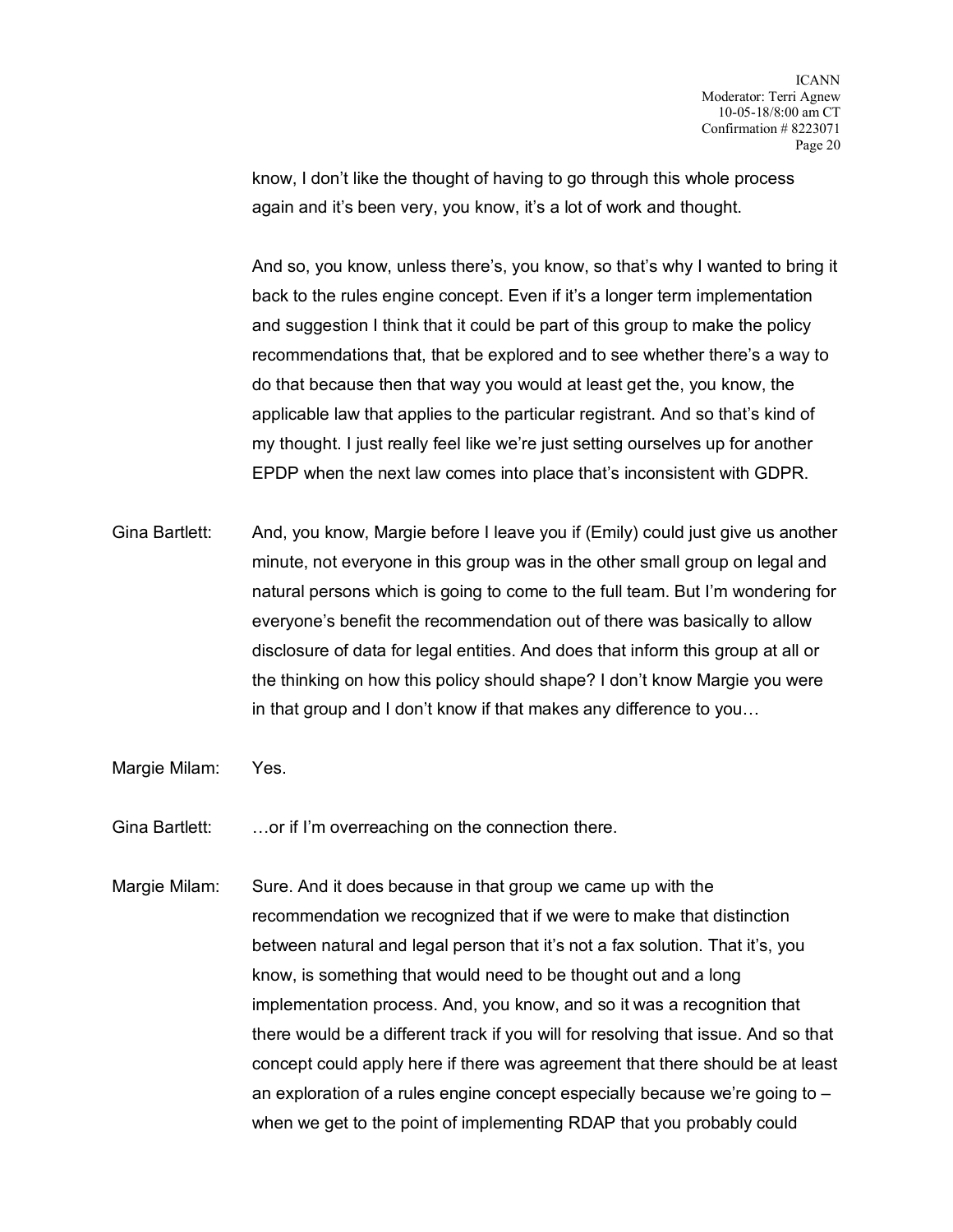make those differentiations. And so that's why I think that that discussion's useful. And (Emily) to your comment about, you know, what our goal here of this group I don't think I agree with you that it's just to confirm the temporary spec. I agree the temporary spec was adopted because of GDPR. I mean that's obviously clear but as we're looking at all the policies that we're developing we're trying intentionally to not make them GDPR specific.

And so that's why, you know, I feel that considering the concept of a rules engine that, you know, it tries to at least, you know, apply the rules as the - if you think about it from the registrant point of view, if they're in, you know, the US they may not expect that GDPR is going to apply to them. They may have different expectations. And so the rules engine essentially would be designed to, you know, be more consistent with what the registrant in that particular geography would expect given the legal framework that they, you know, live in.

- Gina Bartlett: Thanks for that Margie. And I appreciate the concept of exploration component. (Emily) thanks for waiting.
- Emily Taylor: That's a pleasure. Thanks for giving me the microphone again. Just a very quick one and I think Margie and I have had some crossed wires on what I was talking about or what I was intending to say on the purpose of the MPP. I only really meant I don't I - you know, I'm not intending to say that we're just crossing something for GDPR specific. And I do see the dangers in that only that our job isn't to completely re-engineer all the ways that the data is collected and every single aspect of what used to be called WHOIS. In other words that we're not doing other, you know, we're not doing for example designing the access model. There's another process for that. And if I mean the way I see it working is that if this group sees that there could be useful policy developments that go on and follow-up from our work that that could be part of our recommendations. And I don't really understand the point about laws that could be inconsistent with GDPR affecting certainly the publication of WHOIS because now we have - we've kind of gone to a very, very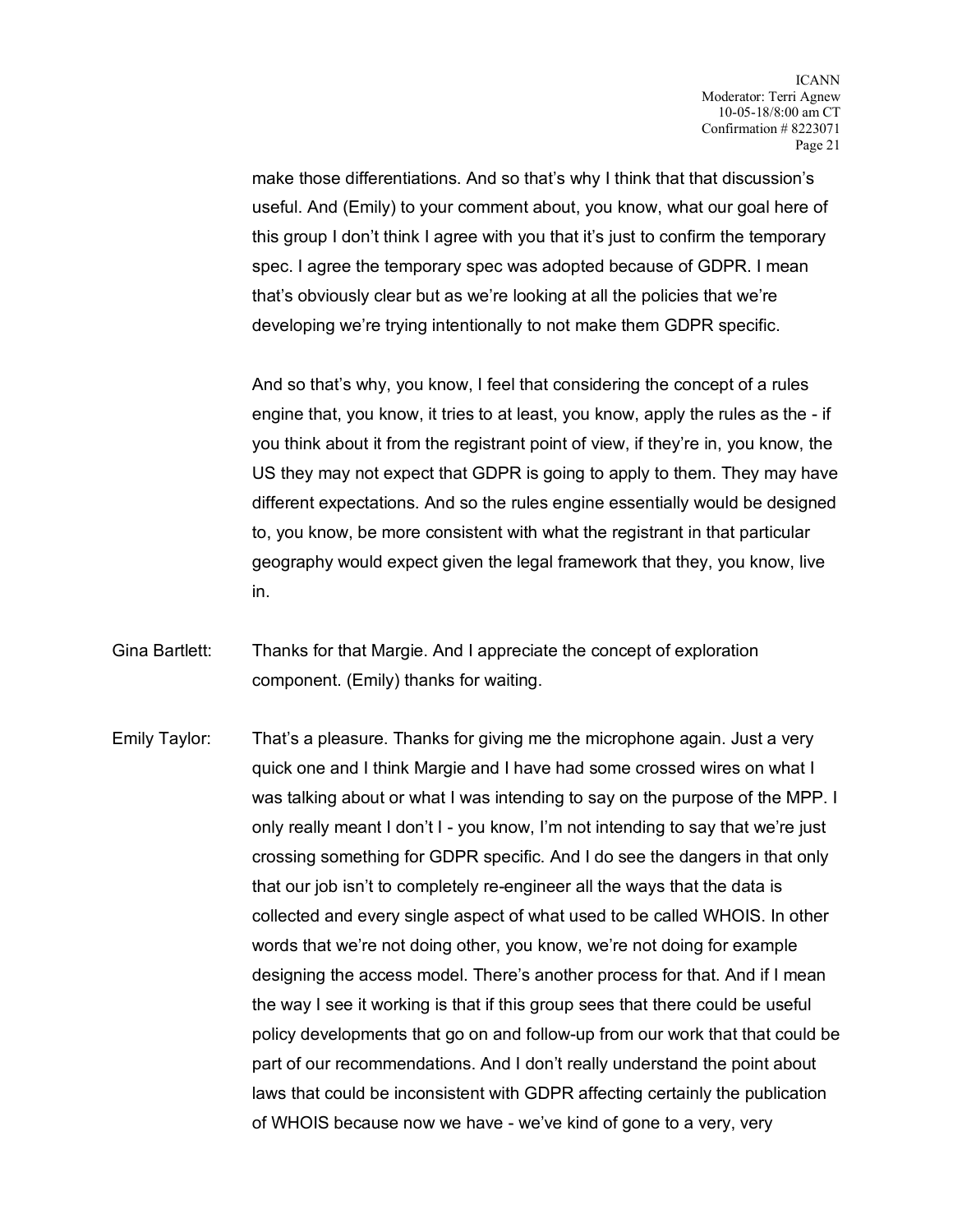conservative position where essentially as we all know we have a fully redacted public WHOIS. And therefore it's hard to really imagine future laws on privacy that would conflict or cause difficulties from that but I might well have misunderstood Margie's point.

You know, and just actually going back to Gina's suggestion that we try to think about parallels in other industries or things that might help us sort of free up our mental models a bit, the one that occurs to me is on car safety so just bear with me for a second. There's no real unified car safety law. Each country does its own thing. And what the - and of course manufacturers are based all over the world and are subject to local laws but also the laws wherever they're there selling their cars.

And so if you think about, you know, how the situation was with car safety belts when I was a young person was the most cars were built without safety belts certainly in the back. And now they're everywhere because there's been a sort of race to the top in that manufacturers can comply with the most stringent safety rules. And actually everybody in the world gets that benefit because it's actually not cost-effective to take out safety features if they're required somewhere.

And so in a way I think that the policymakers responsible for the GDPR were trying to create a set of laws and principles that would make a race to the top in terms of dealing with individuals and data privacy which the European, you know, legislation recognizes as a fundamental human right.

So although I do hear the point and have a lot of sympathy for the point made by Rahul Gosain and Margie that it's sort of overly simplistic to apply one set of rules globally I think that at the moment we're struggling with the state of the data in the state of the data collection and particularly the fields that we have at the moment. And given the status quo it's not really from a liability point of view it's not really acceptable to sort of implement different versions of the public WHOIS in my view in different geographical regions. It's - I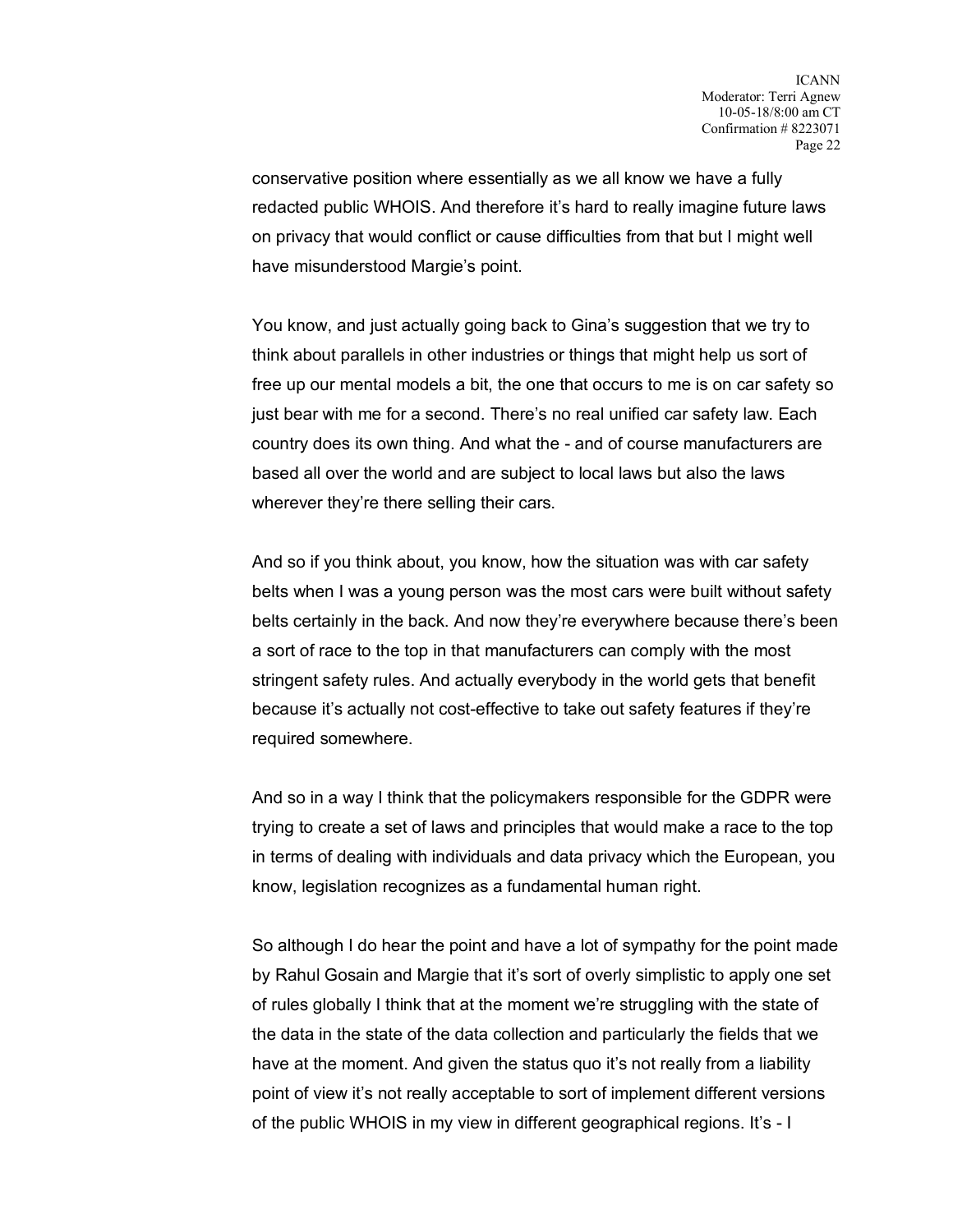would hope for at some point in the future where we're better able to capture data that is meaningful in today's and tomorrow's market rather than something designed in the 1980s. Thanks a lot.

Gina Bartlett: Thanks (Emily). Amr?

Amr Elsadr: Thanks Gina this is Amr. I just wanted to address one specific point they came up a little while ago, and that's the issue of cost of implementation not being a valid or being a less valid, you know, reason to, you know, sway the politicians one way or another. I disagree with that. I think cost is, you know, central to this whole conversation.

> You know, apart from a registered nameholder's, you know, cost of not - cost of not having the rights of privacy but cot of implementation of policies by ICANN, by its contracted parties is significant. I think the cost for example for trademark holders or law enforcement agencies to access redacted data is something that is also significant so I would also acknowledge that.

> What we have here is, you know, arguments going back and forth trying to shift these costs from one actor to another. So the question or the issue isn't that cost is not an issue or it should not be considered. The question is, you know, what should the status quo be? I mean we have right now according to the temp spec we have data elements that are redacted. And, you know, and there's a cost to that by certain actors. And, you know, a lot of those actors are trying to shift these costs over to other actors, namely ICANN and its contracted parties and registered name holders. So I just wanted to point out that I think this is a very valid argument and should be taken into consideration at any point in our future discussions. Thank you.

Gina Bartlett: Thank you Amr. In the chat I'm noticing Kurt this might be something for you to speak to. I'm noticing there's a lot of questions around the small group and its relationship to the full team and my understanding is that the idea here is in the small groups is to flush out some of the conversation and then if we're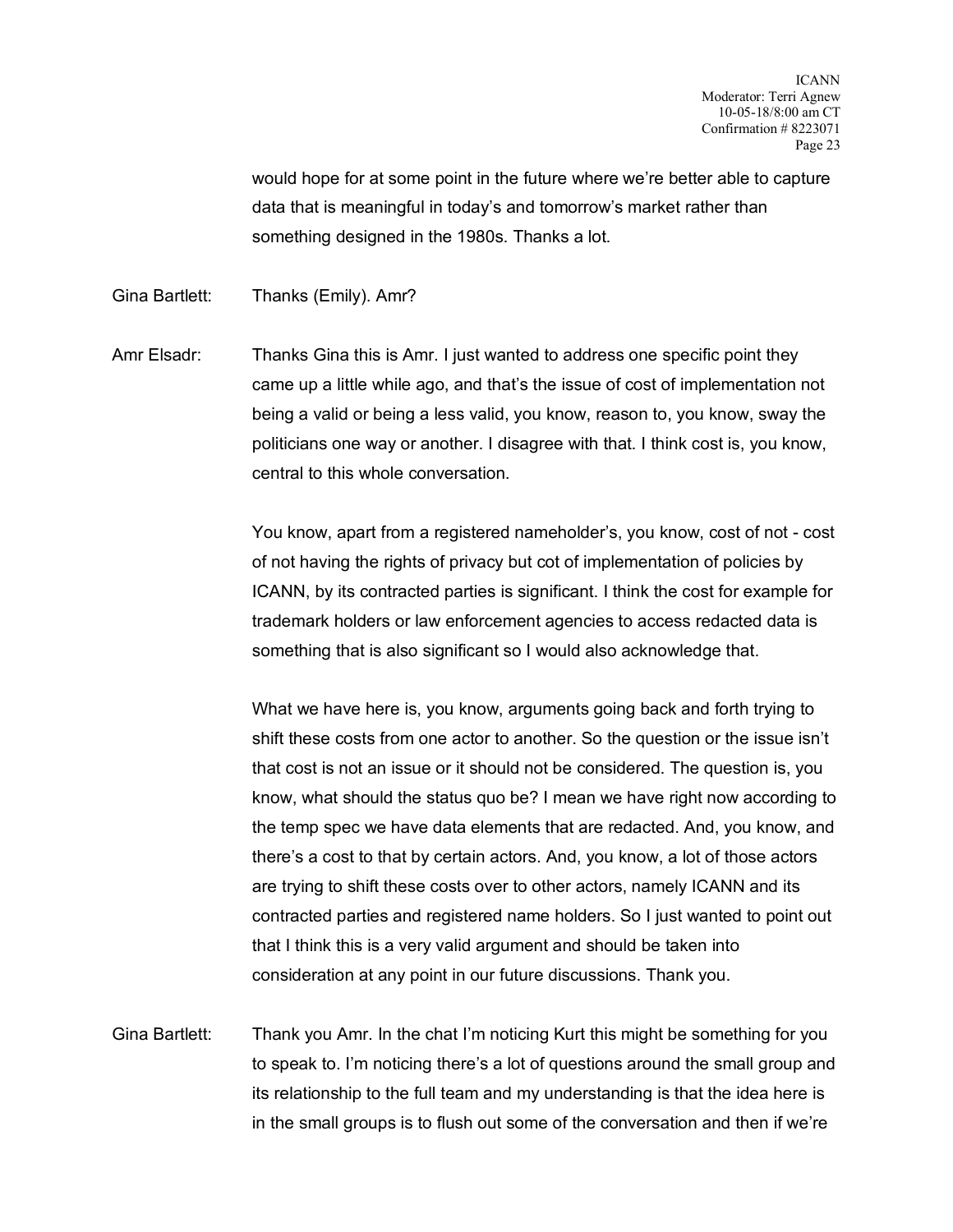able to make some recommendations back to the large group that's very helpful as well as summarize the discussion that's been had in the small group. Can you just confirm that's the process Kurt?

Kurt Pritz: Yes it is. No sorry, I want to say a couple of things more. First on the process yes to the extent, you know, this group can come up with or develop specific, you know, policy recommendation for the group to review that would - that's the desired goal. But absent that, you know, recapturing the issues that were laid out a succinct way so you can expedite the conversation of the larger group would be plan B. So that's that. And, you know, we proved in our face to face meeting that the small group was a good way to develop solutions faster than working through the big group. But then, you know, of course anything stated here either in the form of a policy recommendation or just consolidation of the issues has to be passed on by the big group.

> So the – I gosh let me gather my thoughts. So what I'm hearing a lot and have a lot of comments but I think, you know, I'm taking to heart what Margie said about the future development of additional privacy regimes and dealing with that and also her relating - well we did what was done by the previous group that called for, you know, an exploration of how a natural and legal persons can be distincted if that's a word.

> And so, you know, I wonder if that's the path here with the idea, you know, there already is sort of a clash between GDPR and China regulations. And those are sort of naturally solved by the China regulations themselves. But, you know, there's bound to be a clash of future laws and so, you know, also understanding that it's really difficult for contracted parties to commit, you know, in this accelerated process to develop systems where they don't know what the cost is and whether those systems would adequately address the legal risk or the liability risk. You know, I wonder if the path home here is for this group to say something along those lines that, you know, that says, you know, distinction about where GDPR applies is, you know, necessary and useful and that, you know, and I'm kind of taking off of what we did earlier in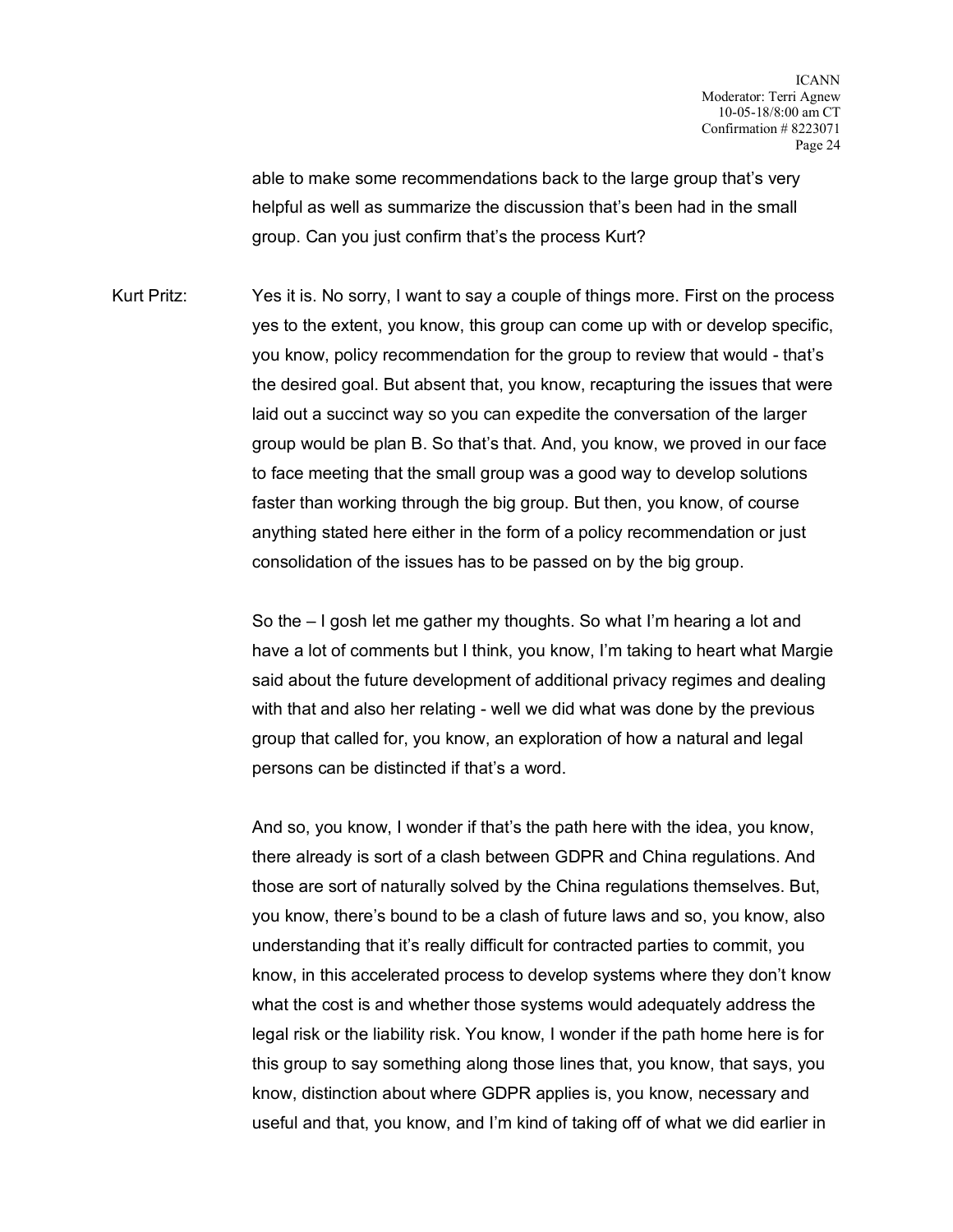the week, but that ICANN and registries and registrars who would make educational resources available to help registrants understand the implications of the laws and also help identify spots in the registration processes where it's - where problems exist in making this identification and it could be solved and that then there'll be consultations after that to try to solve that problem and solve it not just within the remit, not within the umbrella of GDPR only. Gosh I'm botching my metaphors but, you know, with the idea in mind that as future privacy or anti-privacy laws are passed that this mechanism could take that into account. So really briefly I wonder if the way home from here because in this accelerated schedule I don't think we'll be able to solve the operational and liability difficulty is that we commit to working toward, you know, that we're going to commit resources to working through this and we're going to let – ICANN's going to commit resources to this and then the these different parties in here will work towards fashioning a solution. Sorry everyone. I'm done. Thanks very much Gina.

Gina Bartlett: Thanks for the suggestion Kurt. Kristina I see your hand up. Go ahead.

- Kristina Rosette: Yes Kristina Rosette. Kurt that's a really intriguing idea. I'm trying to kind of connected to the charter question and I'm not able to kind of mesh what you've just said to answer in the charter question so I guess if you could elaborate on that a little. Was the point that however we answer the charter questions that there should be an agreement to do future work on this? I just I want to make sure that I understand and I don't.
- Kurt Pritz: Yes so this is Kurt. I'll respond but it's probably not appropriate for me to respond. So if I'm looking at the charter questions and I didn't look at them at all when I went on that monologue, you know, should registry operators or registrars be permitted or required to? So I think everybody is in agreement on permitted but required to is where we have to do additional work because we had to answer that. So that's where I think the additional work comes in.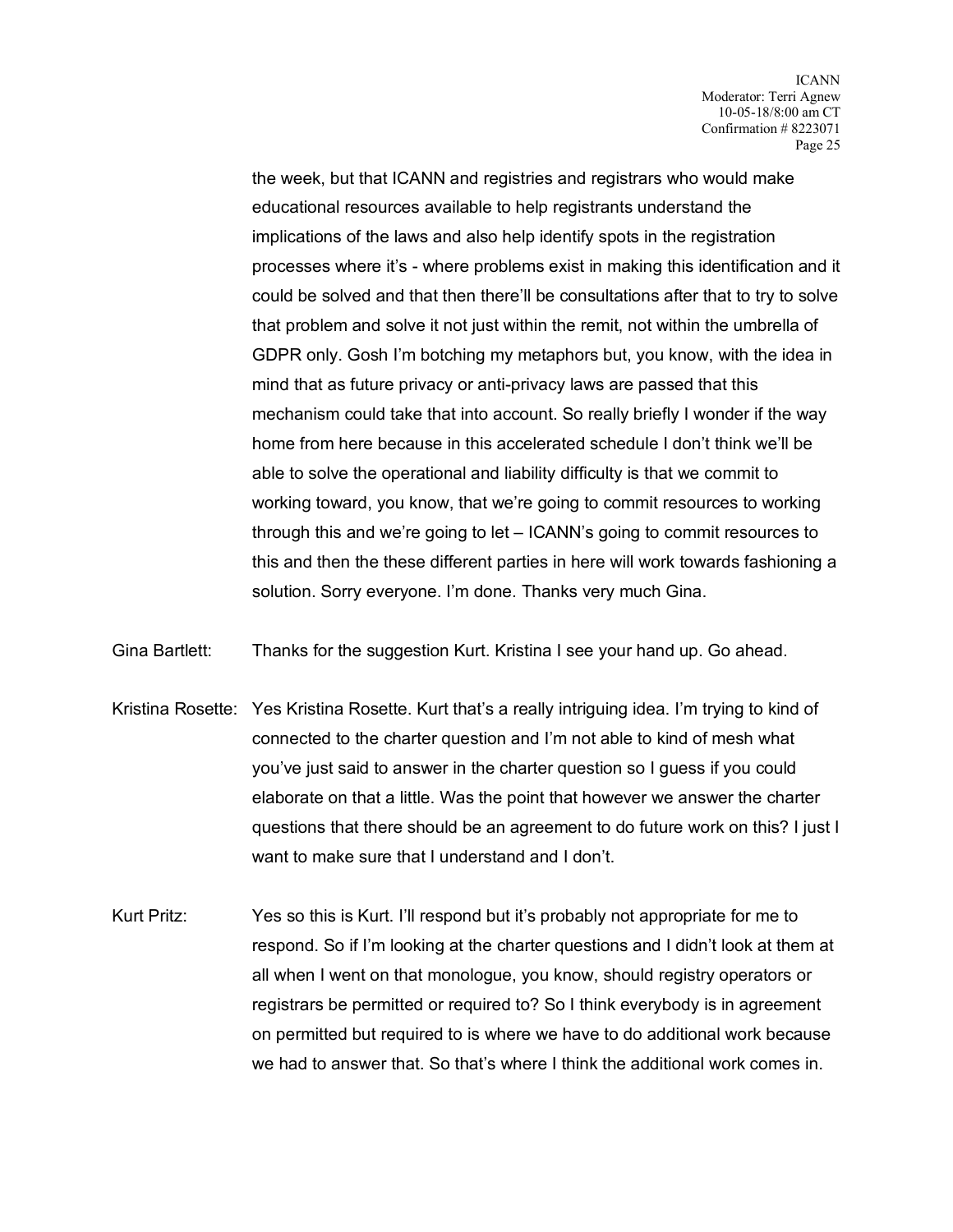And as far as the legal basis question I have questions in the charter with all those legal basis questions but so I think that's where my comment applies to that registries, I think at the crux of our issues right should registry operators and registrars be required to differentiate?

Gina Bartlett: Thanks for the clarification Kurt. And Thomas I'm going to go to you.

Thomas Rickert: Yes thanks very much, just a little suggestion. I think that Kurt you're right that more work needs to be done. I guess the question is where does this work need to be done? And I think that basically the mission of our small team on this is accomplished. I think that this group has brought forward all arguments in favor and against a global, globally applicable solution. And I think we have on the record who spoke out or which groups represented what views.

> So I think that taking the notes which have been taken during this call, polishing them a little bit we have a final call, we have a final report of our sub- team. And, you know, and myself we are in disagreement on what terminology to use. But according to our charter this would constitute something like rough consensus. And so I think that our group has found the direction forward and this can now be presented to the plenary and vetted by the plenary, assessed by the plenary and taken forward.

Gina Bartlett: Rahul Gosain?

Rahul Gosain: Well just to respond to Thomas's point and just to belabor the point further I don't think that we should read too much into, you know, too much of rough consensus into this because I think the charter rules as they apply I suppose I assume they are to the whole EPDP and not to smaller teams of the EPDP so we should not be too quick to term this as a rough consensus. And while there are arguments for, there are certainly arguments against an equally valid ones at that.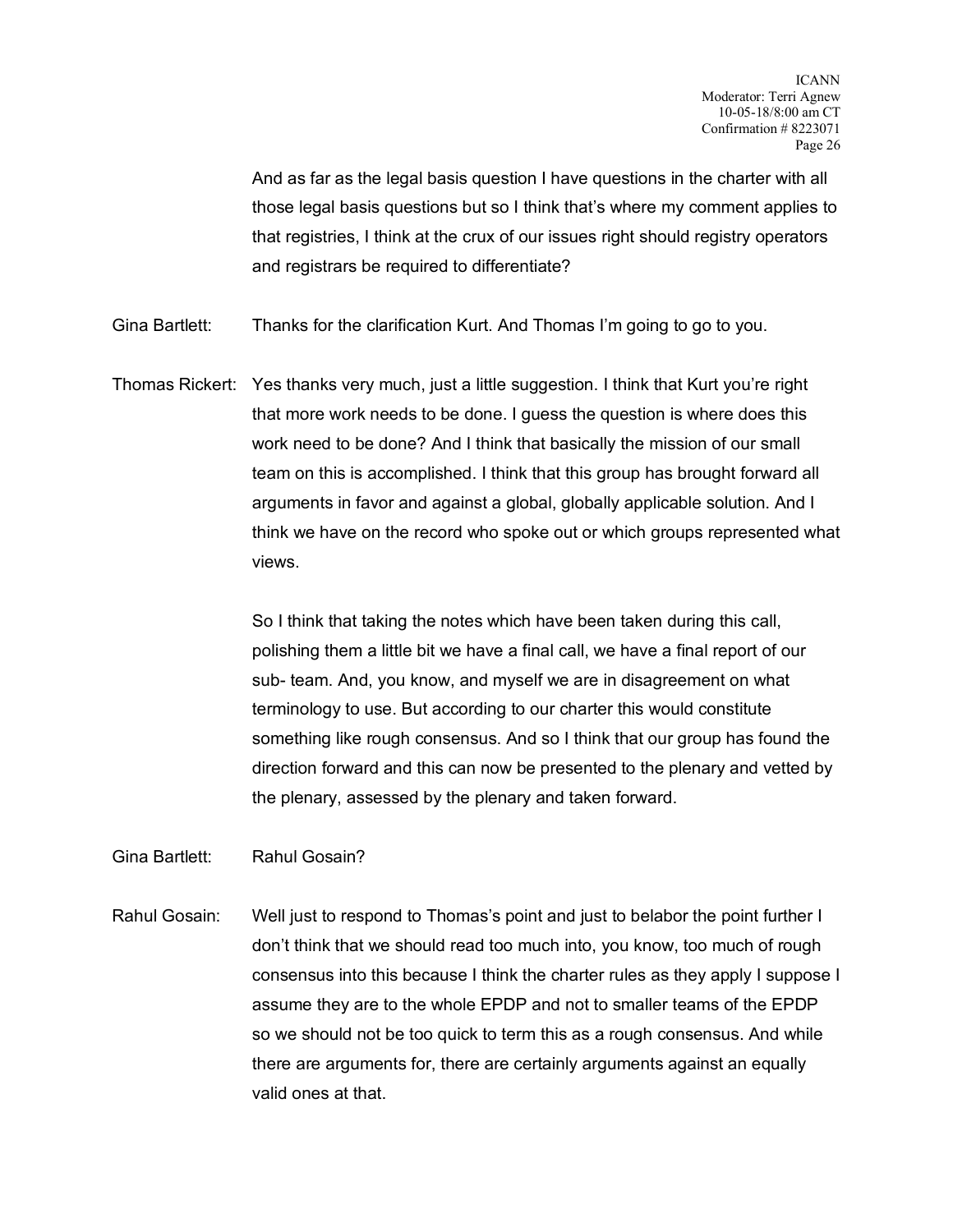Personally I feel that cost should not be an overriding consideration and I maintain that. And I firmly believe that this is likely to generate some kind of an unfair gradient and, you know, people are likely to use this or misuse this to hide behind the veil of protection by, you know, even those who are non-EU data subjects are likely to register themselves as EU data subjects and also a uniform kind of (un) while it infuses the cause I agree for the registry name holders and for the people for the registries and registrars but also possibly makes it more onerous for the cyber security people and for the (ELA)s and other people to do their job.

So there are two sides to it and I'm sure each one is looking at it from their own side and each one has equally persuasive and valid arguments. However I personally feel that we should not be too quick on the draw to term this as consensus. And I think all our reports should do is to air and summarize all the arguments for and against and then take it to the EPDP plenary and let them decide or let them be the judge of what's the best way forward. All that having been said I think there's a perfectly good case for taking forward what already exists in terms of ICANN consensus kind of a proposal, for instance the rules engine and it would not possibly involve reinventing the wheel also. And since RDAP I assume is the way forward. So I suppose that would sit very well with that and wherever there is some sort of development required to be done I'm sure it should be done and we should be very against a uniform application across the board because that is likely to generate not only unfair kind of a gradient in terms of people hiding behind these domain names and using it to propagate all sorts of malware and malicious activities but it's also likely to make it more onerous for the (ELA)s and for the cyber security people. Thank you.

Gina Bartlett: Before we go on Thomas I don't know if you wanted to just elaborate what you meant by the rough consensus and then I'll go back to the queue of (Kristina) and (Emily). Just briefly Thomas.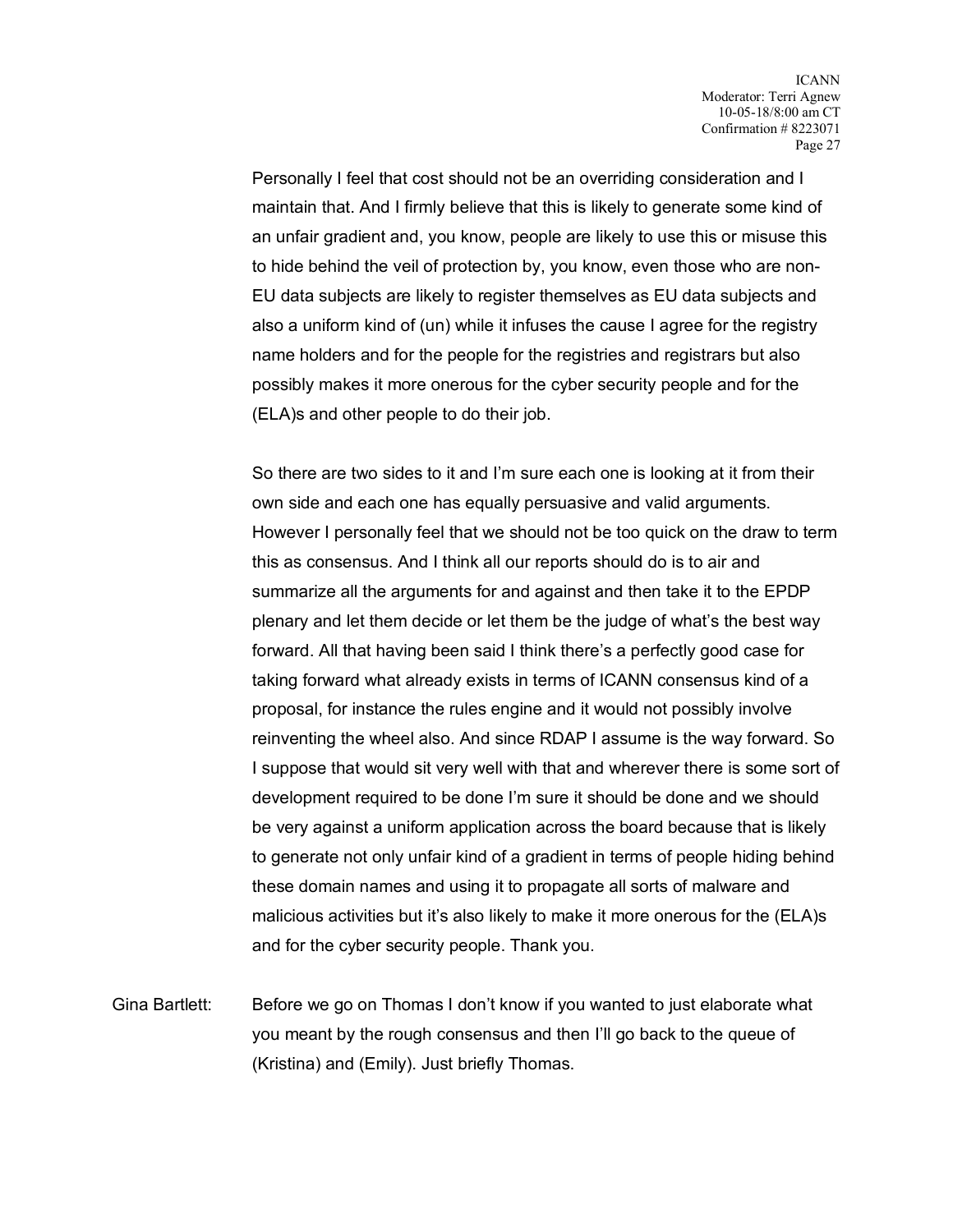Thomas Rickert: (Absolutely). I guess that - thanks very much. I guess I use the term representative because the various consensus levels are used to establish what level of agreement there is inside the group. If full consensus, rough consensus, divergent and I think that this is a good indicator and that's a terminology used to at least those who have been working in the GNSO to report to the plenary about the level of consensus that we have.

> Rahul Gosain is right that the consensus calls are to be made in the EPDP (unintelligible) but I think that is for practice for sub teams to go back with a statement on where the sub teams stand in terms of decisions to inform the further decision-making and ultimately the consensus calls in the EPDP. So that's all the reasons behind it. If I'm not keen on using that terminology if that causes opposition. I think it's quite handy to be used but we can use other words to describe the level of consensus which is so far that everyone agrees having one clickable solution and making it mandatory for contracted parties to use one solution where two voices just spoke out against it.

Gina Bartlett: Right. Okay thanks for the clarification. Okay I'm going to go back to the queue and I think, let me just recap. I think that what I've heard and Kurt I think summarize this that with regard to the charter question that the group would agree that registry operators and registrars should be permitted to differentiate that we lack agreement on what's required, and the one proposal is to do some additional work related to that. And I think that the issues and concerns associated our practicality of implementation including the example around the backend data processing cost. And I think there's a real differing viewpoint around whether the ICANN should take GDPR compliant and very focused on that versus others feel like that's overly specific and there's a need to manage for future laws as well as existing laws that conflict. And I know there's some other risk points that have been made that may be too limiting for other countries at this point to be in compliance. So if anyone wants to speak to the charter or any ideas for bridging these challenges that would be super helpful. Kristina?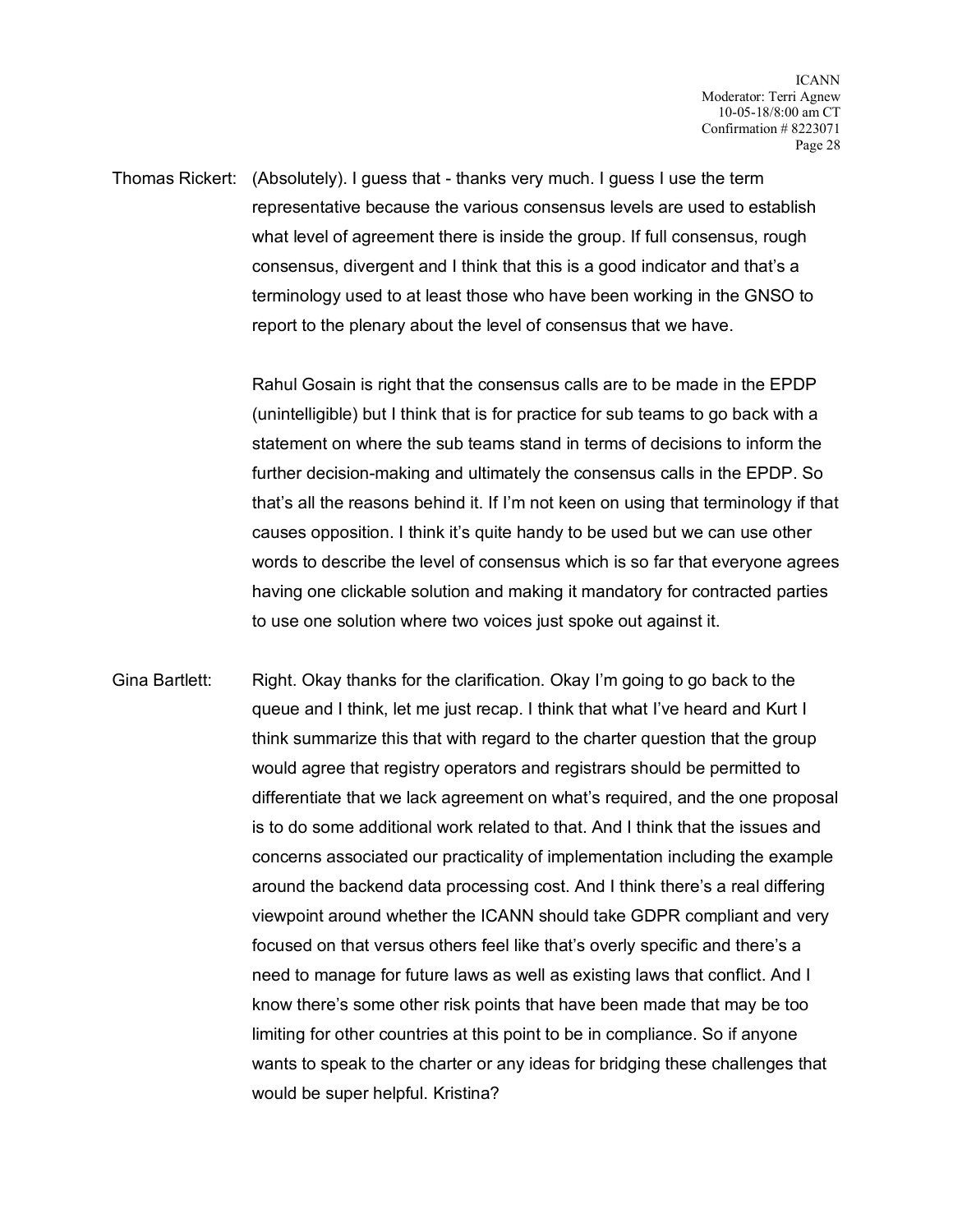- Kristina Rosette: Thanks Gina. I appreciate you're tying it back to the charter question. I actually disagree with your characterization in the sense of, you know, based on the interventions by Thomas, Amr, (Emily), myself and (Heidi) and any of you should feel free to correct me if I mischaracterize them but I think we are all that group is in agreement that registry, the contracted party should not be required to differentiate between registrants on a geographic basis. And, you know, while I certainly would be the first one to agree that consensus does not mean unanimity I do think that we are heading in the direction for purposes of this small group reporting back that there is rough consensus. It should be required, should be permitted and again so for any of the folks who have just referenced as supporting that view if I've gotten it wrong definitely let me know. Thanks.
- Gina Bartlett: Thanks (Kristina). (Emily)?
- Emily Taylor: I just wanted to very quickly answer a point made by Rahul Gosain about cost and whether or not that should be a consideration. My - I think we need to our charter on that regardless of whether or not we as individuals or whether our various groups think it's a good idea or not, that's what the charter compels us to consider. So we have to consider commercially reasonable and implementable aspects of the temporary specification or that's how we have to frame our outputs. And so whether or not we think it's a good idea that is what we are - that is the scope of what we've been asked to do. Thank you.
- Gina Bartlett: Thank you (Emily). Diane Plaut?
- Diane Plaut: Yes hi, thank you. In hearing all the different points I have to say that I am reconsidering my position in that the over application of the GDPR does have its downfall when it comes to (unintelligible) individualized in the application of how we're going to use WHOIS information going forward. And while I do think that it's going to be very difficult to come up at this time with something that doesn't use the GDPR somewhat of a baseline in going through this conversation and applying the legal and natural persons distinction that you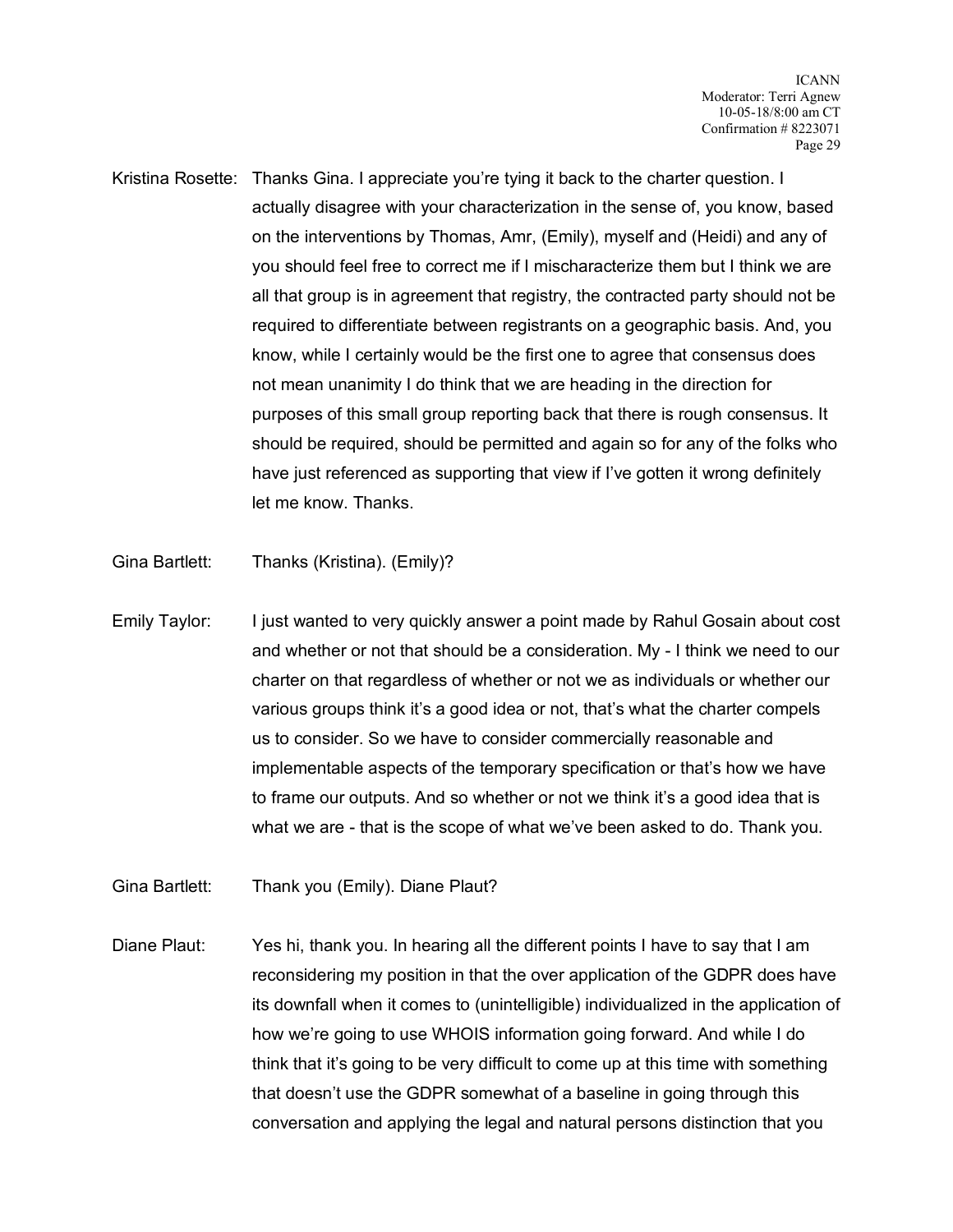raised if we're going to be able to make distinctions on that front the question is can we work towards making distinctions on other fronts? And we have to think about possible ways to do that.

You know, I wasn't involved in what has happened in the past but there are certainly new technological ways to consider how it is possible -- and all businesses are doing this -- to either technologically through artificial intelligence and blockchain be able to segment data elements, to be able to segment geographical information as well as legal – natural person status, et cetera. So while this would be a very easy fix to over apply if we have the capability of making policy recommendations we certainly have it upon us to make a policy recommendation that looks broader than just this charter question and looks broader to possibly making a technological advancements that line up with what the legal needs are. So I think that that's certainly important.

- Gina Bartlett: Thank you Diane Plaut. Margie I'm going to go back to you and then maybe we'll check in and see if we should have some discussion on the last charter question. Diane Plaut oh, I'm sorry Margie?
- Margie Milam: Yes sure. I as a point of order I think it's wrong to even apply any consensus levels. I mean because again as I put in the chat, this is not the full group. Consensus is meant for the full group. We can talk about, you know, more, you know, members of the sub team took this approach…

Gina Bartlett: Yes.

Margie Milam: You know, I get that, you know, I understand that not everyone agrees on positions and we're going to, you know, describe them as different positions but I caution that it's just not appropriate to use the language of consensus in a sub team discussion like this and recognize that, you know, the positions that I've been talking about don't have full support here, you know, and we have to characterize this. So I'm not, you know, saying people agree when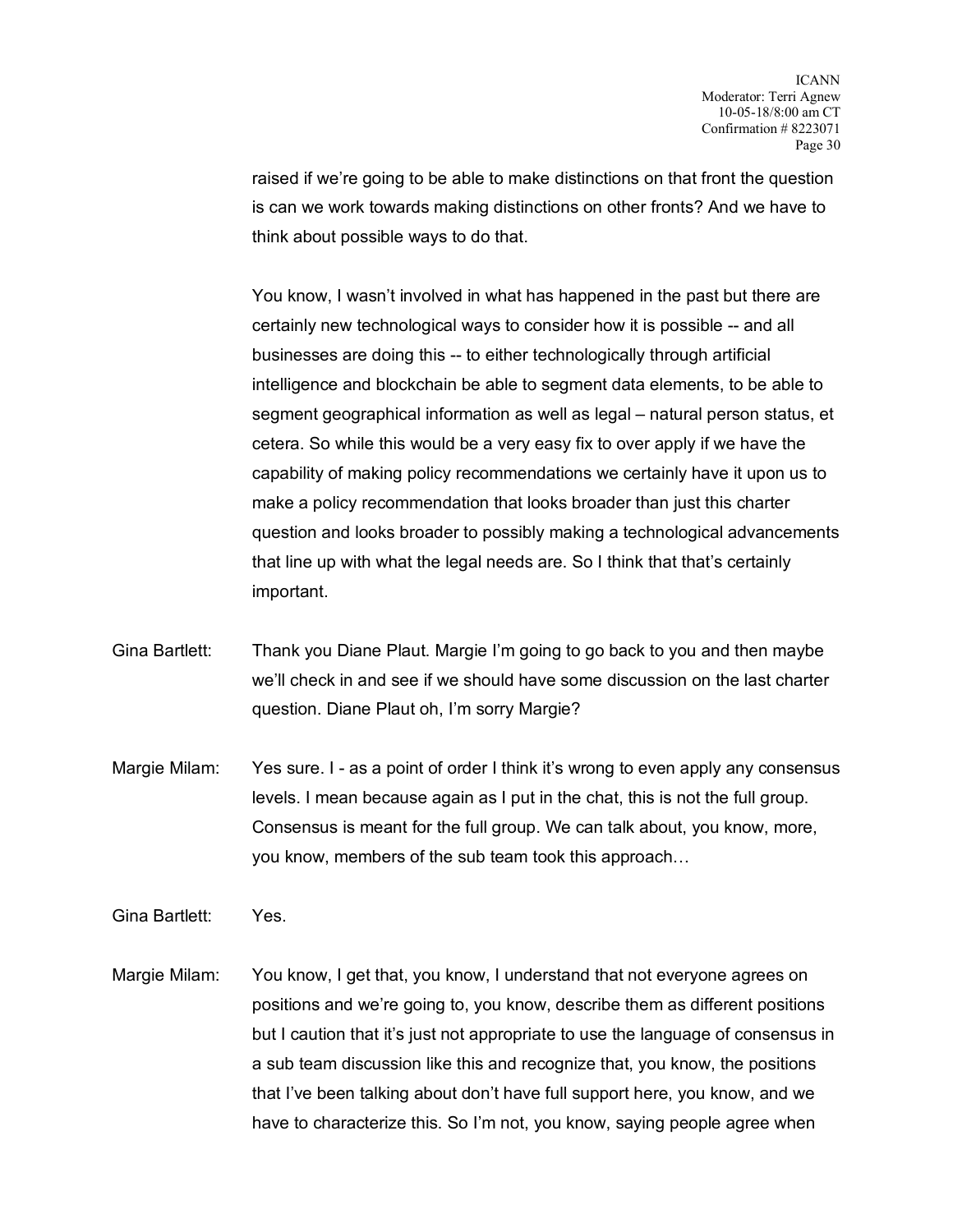they don't agree but let's not use that language because that has very specific meaning in the GNSO world.

Gina Bartlett: Yes sure. I think that, you know, the charge of the group just to revisit back what we talked about earlier the charge of the group is to, you know, frame up the issues if you're able to make a recommendation that the small group supports, we report that back to the team. But just to clarify that what we're trying to do here is flush out the issues and identify if there are recommendations that you wish to make. All right so back to the issues. I heard Kristina did a correction of my summary that everyone agrees that operator and registrars should be permitted to differentiate and that they should not be required. So I don't know if anybody wants to speak to that. I'll go to Diane Plaut.

Diane Plaut: Pardon me. You know, the only thing that I'm really concerned with about the discussions that have happened here is that discussions here shouldn't have implications to have broad application generally across what the consensus policy should look like and its relation to WHOIS information. So I think that we have to keep the context of this discussion limited in that regard because we have to recognize that we're looking to make a system that works. But at the same time we have to keep - we have to keep in mind the fact that by overbroad application we also can't take the system as it exists and change it too drastically.

> I mean if we look at practical - and pardon me I will - certainly this is going through your question. But if we look at practical practicalities and we go back to just the use of postal codes I'm wondering where that, you know, just using that one example where that conversation would take us because maybe we're making this more complicated than it needs to be. But I just wanted to get that question out there.

> When it comes to whether it should be required or permitted I think that it would be difficult for us to be in a position to make a distinction without having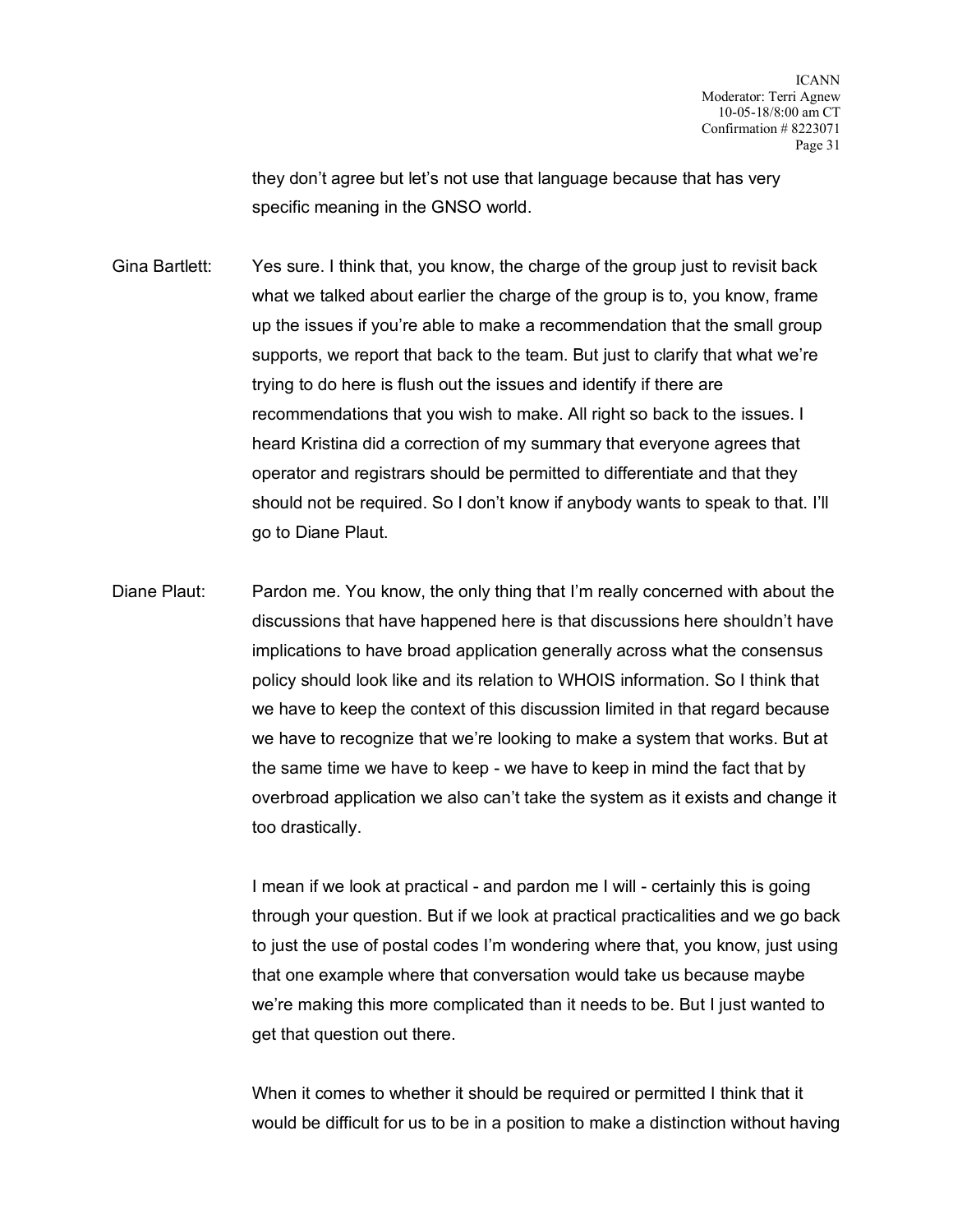a ramification that it ends up being very complicated and it puts contracted parties in a difficult spot and puts ICANN legally in a difficult spot because if we're going to permit and we're going to use it at the discretion and not require I think that it really is for a lack of clarity. So I don't know if I would support. I think that we have to just make a decision whether it's required or not required. But for the lack of clarity by saying it's permitted or, pardon me, or required would put us in a legally challenging position and isn't a good policy recommendation.

- Gina Bartlett: Okay thank you. So I picked up on the chat the folks are thinking that we've may be, you know, kind of went through this and flushed out the issues to inform the team, the larger team. I just want to frame - I'm not sure of the answer of this because I wasn't part of the legal basis discussion the other day. Do we need to spend a little time addressing charter question H2? Is there a legal basis for contracted parties to differentiate between registrants on a geographic basis? I need some guidance here whether or not we should spend a little time flushing out the response to that or has that been covered through the other legal basis conversation? Diane Plaut do you have your hand up?
- Diane Plaut: No, pardon me. I'll take it down.
- Gina Bartlett: Go ahead Margie.
- Margie Milam: Hang on, the phone's ringing. So I think the answer is yes there is a legal basis for making the distinction and it's in the document as cited above. I mean if you look at the where it says GDPR Article 2 materials scope I think that's really what it covers. So my recommendation is that we make the statement that there is a legal, you know, support for making the distinction based on geography.

Gina Bartlett: Thank you. Go ahead Kristina.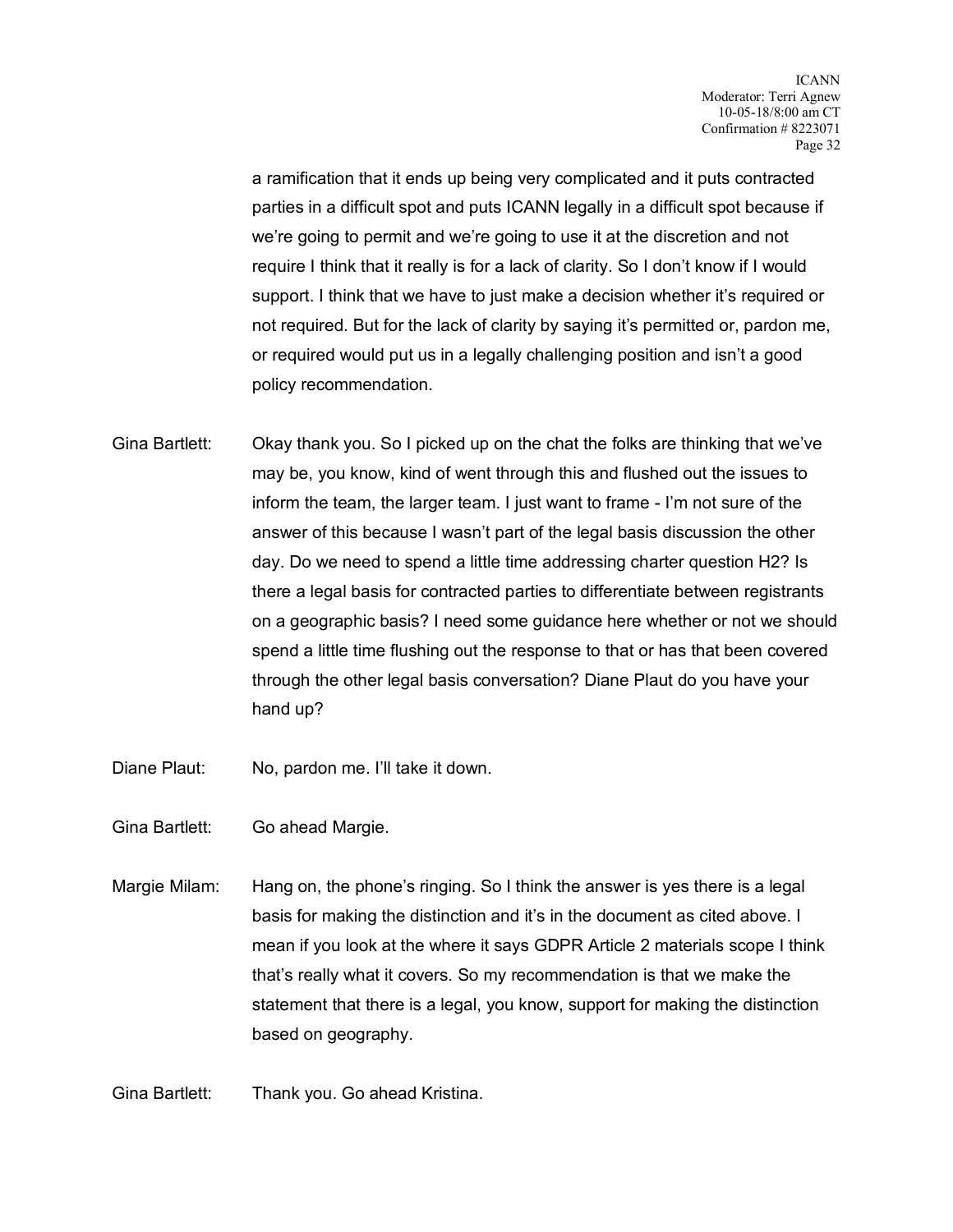- Kristina Rosette: Sorry I was getting myself off mute, Kristina Rosette for the transcripts. I think saying simply that there's a legal basis for contracted parties to differentiate between registrants in a geographic basis based on the language in GDPR is accurate but not complete in the sense that as I think we've talked about and as the GDPR checks makes clear if there is either the controller or the processor that is, you know, within the EU that GDPR is also going to apply. So it's not enough in this kind of domain name lifecycle to say that the geographic location of the registered nameholder is (unintelligible). And so I want to make absolutely clear that we're kind of confining the answer to H2 in a way that I think is appropriate in this context.
- Gina Bartlett: Thanks Kristina. Okay so I'm thinking that maybe we should wrap up. I think that, you know, the staff will prepare the notes for the larger group discussion. This, you know, conversation will need to continue in the full team. And I think, you know, we've got the clarity on the legal basis and on question H1 Diane Plaut's point is well taken. I'm sorry Thomas did you want to say something before we wrap up? Go ahead.
- Thomas Rickert: Yes I guess in line with what Kristina said the question is, you know, as stated cannot be the answer because we're just using one parameter. But I guess if we understood the question to be whether there's a legal basis requiring contracted parties to differentiate between registrants on a geographic basis then no, you know. It's registrars or contracted parties would be required to make GDPR applicable to certain registrants but nothing withholds them from not applying the same treatment to other registrants as well.
- Gina Bartlett: Thanks. Rahul Gosain your hand's up, was a little bit delayed in the system but please go ahead. Thanks Thomas.
- Rahul Gosain: Thanks a lot. So just to speak to the fact that to the question whether there is a legal basis for contracted parties to differentiate between registrants on a geographic basis the contracted parties may legally differentiate the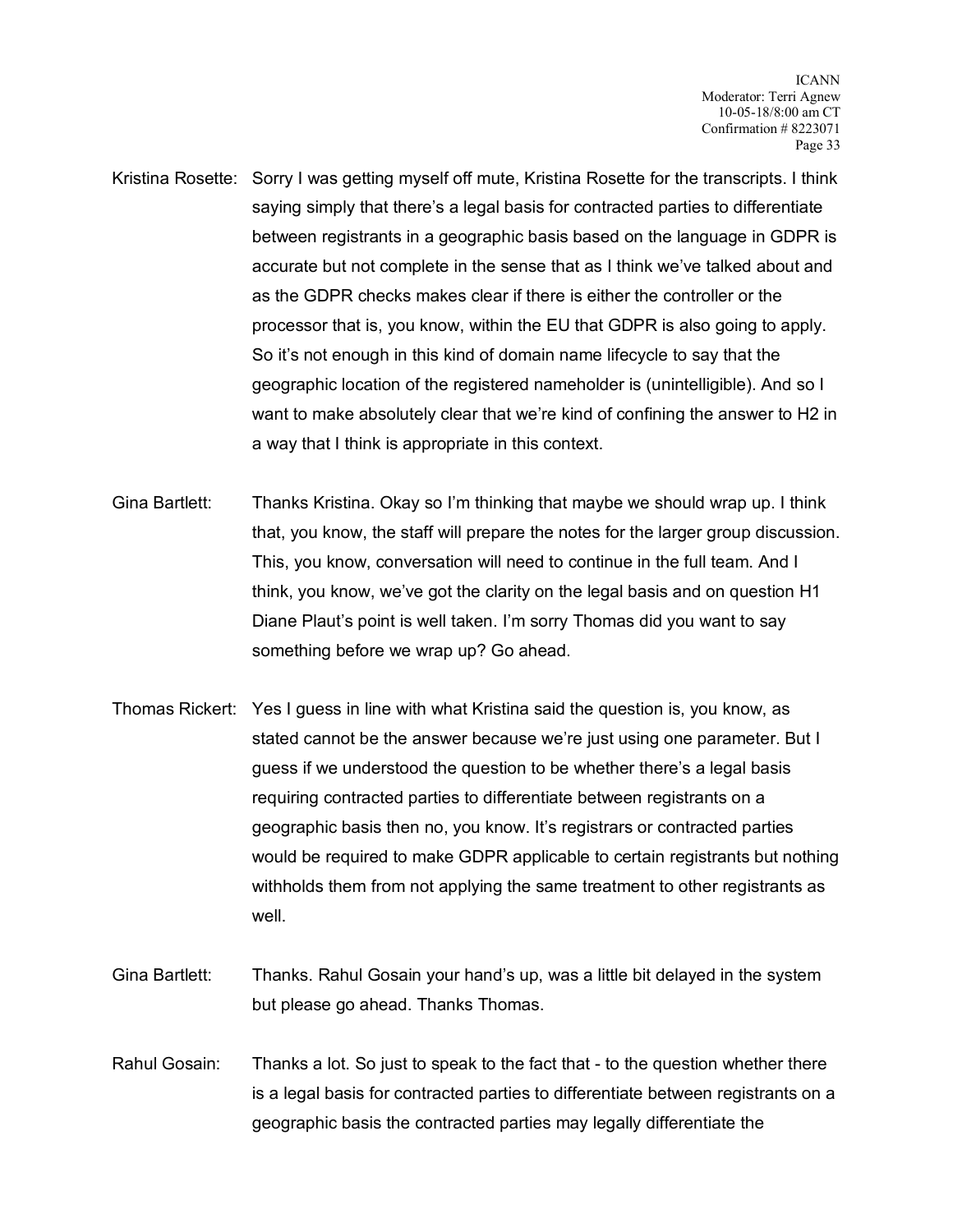(unintelligible) on geographic basis since each registrant is governed by the relevant national law in his or her jurisdiction. And ICANN cannot act in (unintelligible) of nationalists of foreign countries. So I think and just to elaborate that point further just like the way that is talk about this kind of extra territorial capability and global uniformly applying the GDPR elsewhere where it is not applicable we also have a privacy law legislation in the making. It's now to the - being sent to the select committee in the parliament. So tomorrow when we declare our legislation and it has similar ramifications for other countries then do we expect us to again constitute another working group at ICANN and go about making another temporary spec to - just so we are in compliance with the Indian privacy law? So that is a question which I think is for the group to consider and that is why it is important for us to be mindful of the national, mindful and respectful and compliant with the local national laws.

And so I would very much steer clear of any uniform global one size fit all applicability of what is required by the GDPR. And as I have already pointed out that ICANN also is mindful and respectful of local and national laws so and since the individual registrants are the one and by national law in his or her country which is, you know, which takes precedence over any such requirements like the GDPR which are more extraterritorial in their jurisdiction. So I think there is a strong case for contracted parties to legally differentiate between registrants.

Gina Bartlett: Yes thank you Rahul Gosain. So it seems that the outcome of this - and maybe Kurt can confirm as our chair, so we've addressed the legal basis in charter dating question H2 and then on chartered dating question one around permitted or required, you know, it seems that there, you know, it seems like the best path forward would be to summarize with staff the key issues that you all have identified, you know, you've made capable arguments or you presented capable ideas or capable concepts for addressing practicality, causing commercial reasonability at the new GDPR to be compliant but at the same time exercising restraint because the overbroad application could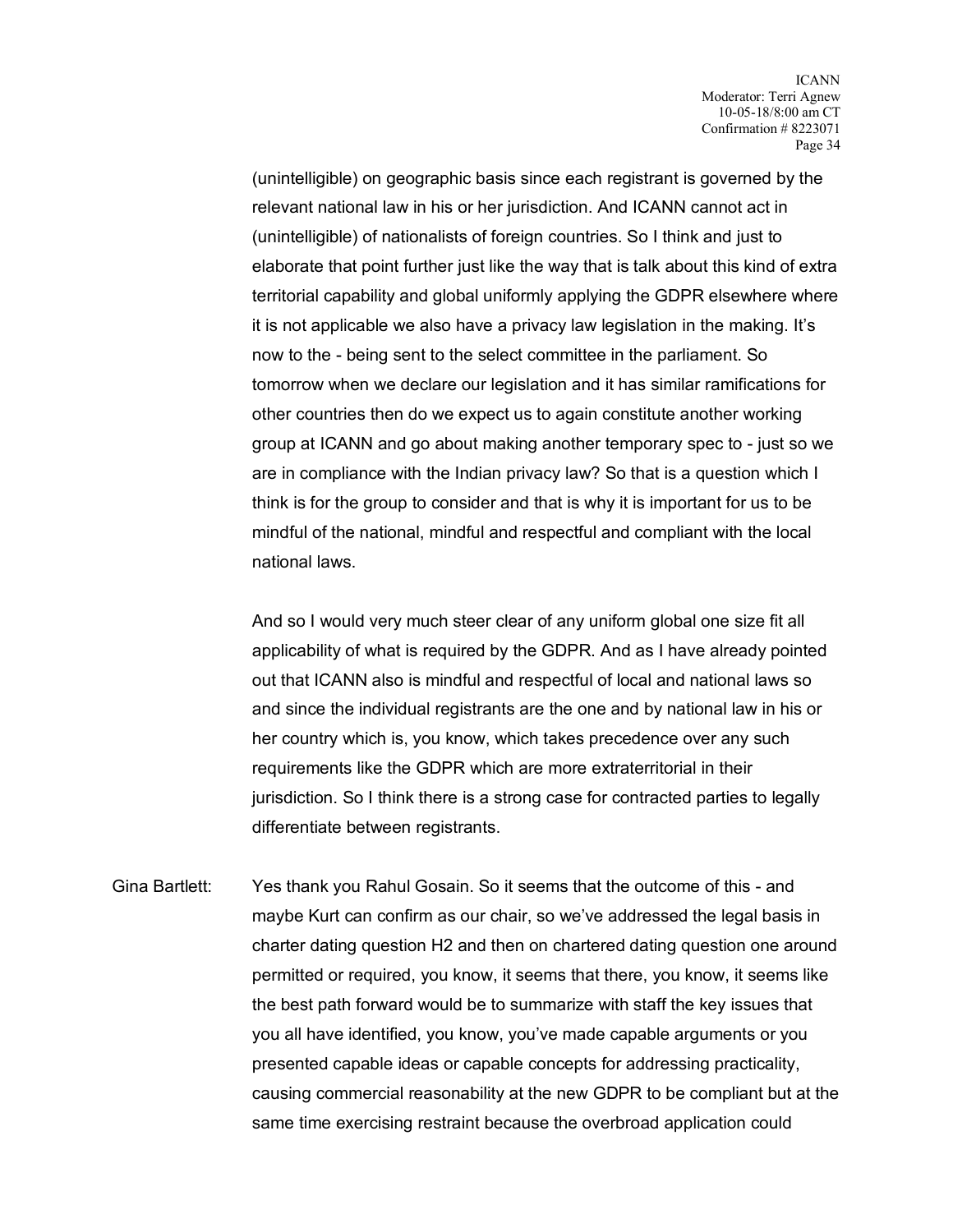create conflicts or constraints on the registrant as well as potentially the contracted parties to somehow balance that and with the proposal, you know, for certain policies but also creating a, sort of a longer runway to further explore and do some additional work on these policies so that you could be, you know, anticipating or contemplating future laws or existing conflictual laws. So I think with that I mean maybe we just summarize this and bring it to the large group for conversation and then just keep working through these issues in the full team.

Kurt or staff anything or I guess small group anyone want to speak to any final comments and then I'll ask Kurt if he's comfortable with that or if he has anything else you'd like you all to discuss before we wrap. Oh, ahead Margie thank you.

- Margie Milam: Thank you. In the summary can we make a recommendation that part of the exploration could be to explore the rules engine as described by the DWG?
- Gina Bartlett: Sure, thanks. You know, just one more thing as your mediator I do want to say I did pick up in this call, you know, I just want to, you know, we talked about this in our face to face and I think all of you were there. You know, your charge as a team as and the larger team is to manage all of the issues and to craft policy that's responsive to all of the issues and concerns that the members that you've, you know, the way the team has been crafted is to have representation. So I just would, you know, on a go forward basis urge everyone to kind of, you know, it's kind of like we're making a stew and we've got all of these issues that all of you represent different constituents and your charge is really is to craft a path forward that's responsive to all of those even if from where you sit you don't think a particular element is critical or even has that much legitimacy. If your colleague is articulating for their constituent that is critical then we have to sort of - we need to add that to the mix and that makes the problem maybe a little more wicked to call. But I just want to urge that we all have to contemplate and respect everyone's points of views and try to craft policy that's responsive to the greatest degree that we can. All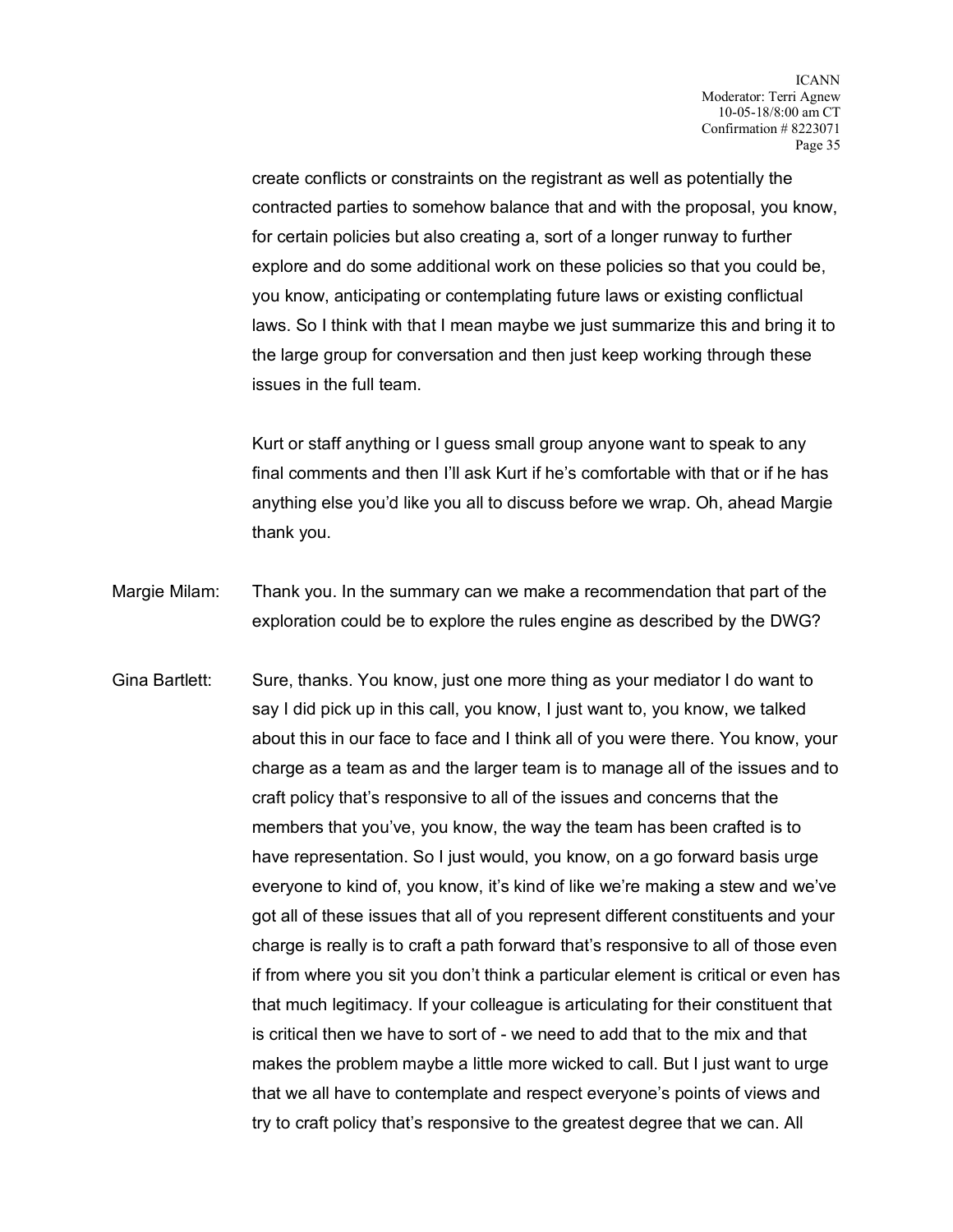right Kurt or Rahul Gosain did you put your hand back up or is that from before?

Rahul Gosain: No sorry, it's an old hand I'll put it down. Thank you.

- Gina Bartlett: Thanks. And so Kurt I don't know if there is anything else that you'd like the group to contemplate before we wrap up and then just prepare the summary material for the large group?
- Kurt Pritz: So your last comments were really well-made Gina so thank you for making them because it's sometimes difficult to say. The only comment I have is really procedural and that is we'll draft the notes in the meeting. Because of the nature of this conversation I think we have to take a little more care in drafting those notes. So what we'll do is draft them and I guess we'll put them to the whole group or maybe, you know, up to you maybe just this small group so you can make modifications in your positions if they're not quite on all fours with what you said. I'm sensitive to the fact that (Hatia) wasn't able to speak and said she would send an email later. So (Hatia) we tried to get the notes out, you know, within a couple hours of the meeting so if you want to send an email that could be incorporated into those meeting notes then and if you could turn that around right after this meeting that would be terrific, although I know you've already invested a couple hours in this.

So we'll do that and try to, you know, point out the issues in the notes the best we can. And then if you could comment on them rather quickly then we'll - I think release them to the whole group but we want to make sure we captured what you said in good fashion. Caitlin Tubergen did we have any other - did you have any comments from the staff side on actions or anything or are we done?

Caitlin Tubergen: Nothing for me Kurt. I will circulate those notes as you said when we receive (Hatia)'s comments so that everyone's comments are incorporated and then